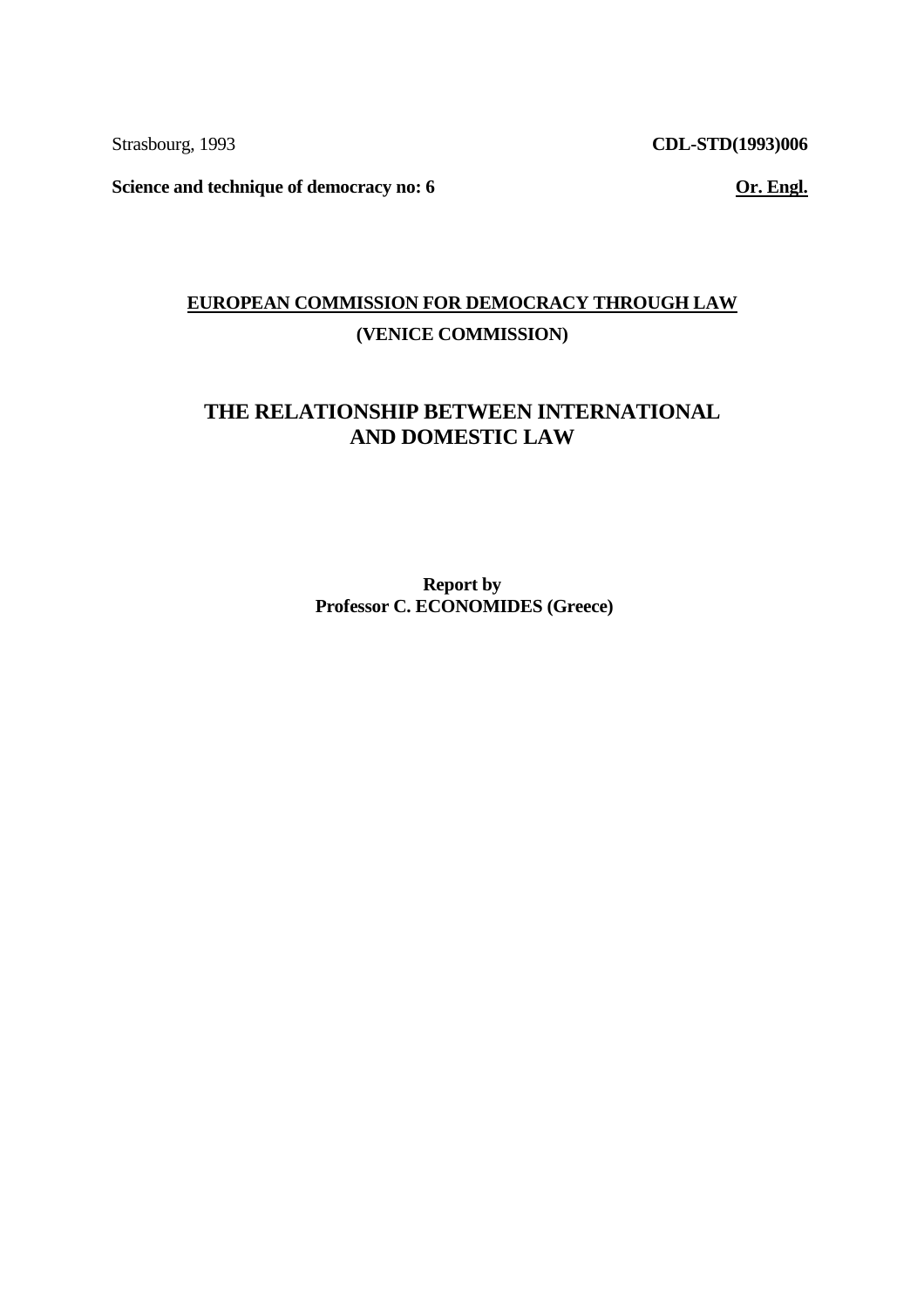# **TABLE OF CONTENTS**

| II. INTERNATIONAL CUSTOMS AND GENERAL LEGAL PRINCIPLES  13 |  |
|------------------------------------------------------------|--|
|                                                            |  |
| IV. INTERNATIONAL JUDGMENTS AND RULINGS, WHETHER LEGAL OR  |  |
|                                                            |  |
|                                                            |  |

This study was carried out on the basis of national replies to the questionnaire on this subject, adopted by the Venice Commission.

27 States have replied to the questionnaire: Albania, Croatia, Czechoslovakia, Denmark, Germany, Greece, Liechtenstein, Lithuania, Norway, Poland, Sweden, Switzerland, the United Kingdom, the United States, Finland, Hungary, Luxembourg, Slovenia, Bulgaria, Italy, Portugal, Turkey, Austria, France, Romania, Russia and San Marino. In the preparation of this study, account has also been taken of the replies by 22 States to the questionnaire on the expression by States of consent to be bound by a treaty (see the relevant Council of Europe publication, Strasbourg  $1987$ <sup>1</sup>, drawn up by the Council of Europe's Committee of Experts on Public International Law.

This comparative study comprises five parts:

- 1. International treaties and domestic law
- 2. International customs, general legal principles and domestic law
- 3. Decisions of international institutions and domestic law
- 4. Judicial and arbitral rulings and domestic law
- 5. Other questions of international law contained in national constitutions

# **I. INTERNATIONAL TREATIES**

Nearly all constitutions contain provisions concerning international treaties, but these provisions differ in a number of respects.

1.The organ invested with treaty-making power

#### 1.1 The Head of State

 $\overline{a}$ 

The organ authorised to bind the State on the international level by means of treaties, which thus possesses treaty-making power, is usually the Head of State (King or President). It is therefore

<sup>1</sup> The States in question are the following: Austria, Belgium, Cyprus, Denmark, Spain, France, Greece, Iceland, Ireland, Italy, Luxembourg, Norway, the Netherlands, Portugal, the Federal Republic of Germany, the United Kingdom, Sweden, Switzerland, Turkey, Australia, Canada and the United States.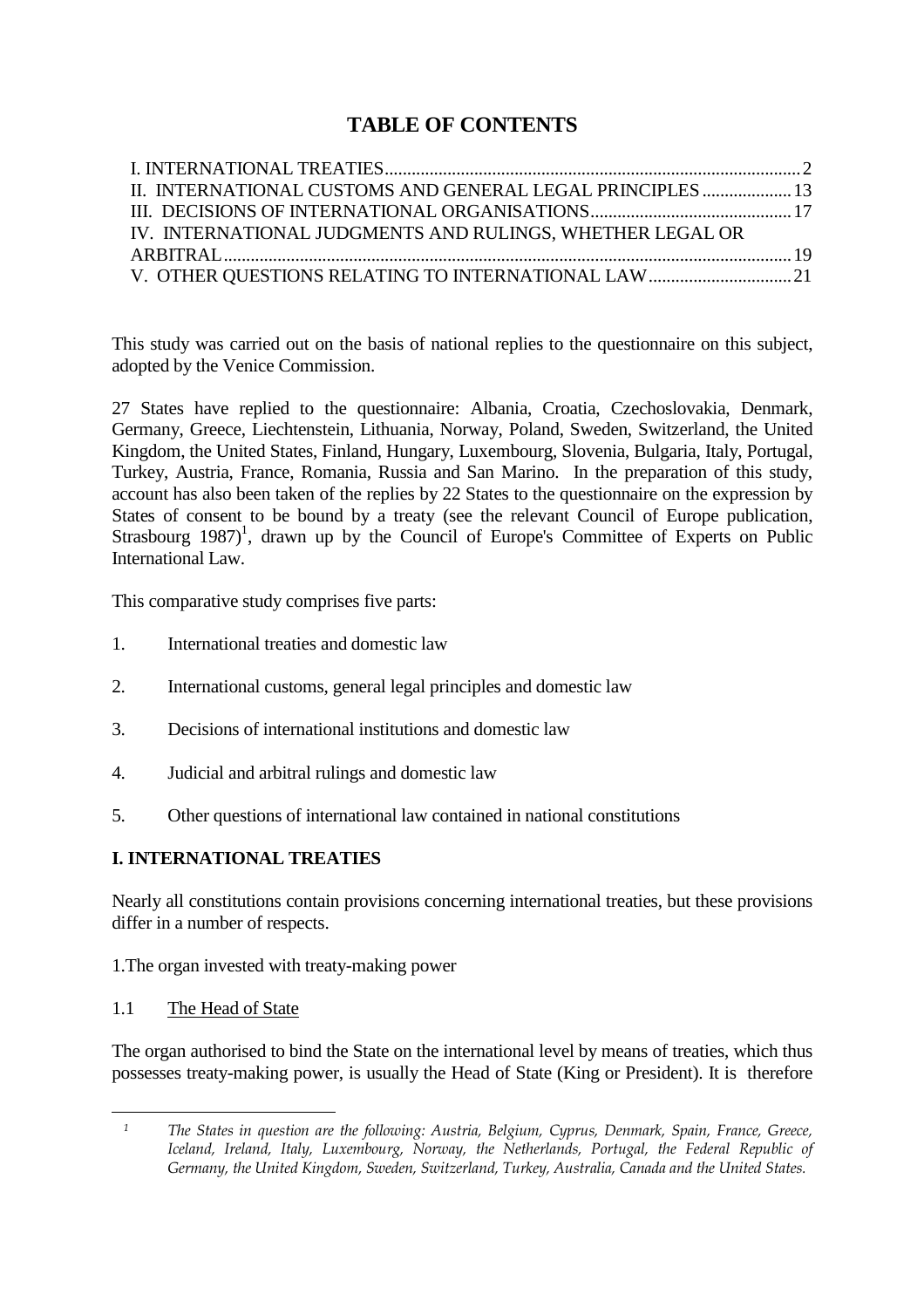he who "ratifies"<sup>2</sup> treaties and thereby establishes on the international plane the consent of his country to be bound by the treaty thus ratified<sup>3</sup>. That is the case for the following countries: Austria, Denmark, Greece, Italy, Luxembourg, the United States, Finland, Norway, the United Kingdom, Turkey, Czechoslovakia, Germany, Spain, France, Iceland, the Netherlands, Portugal, Albania, Poland and Liechtenstein.

For example, Article 68 of the Belgian Constitution provides that "the King makes treaties", whereas Article 87 para. 8 of the Italian Constitution provides that "the President of the Republic ratifies international treaties"<sup>4</sup> .

## 1.2 The Government

In exceptional cases, however, treaty-making power is vested in the Government: for example, under the Swedish Constitution, "any international agreement with another State or with an international organisation shall be concluded by the Government". In Switzerland, the Federal Council is responsible for the ratification of international treaties.

#### 1.3 The Parliament

Consequently, treaty-making power is nearly always a prerogative of the executive: the supreme organ of the State (as a rule) or the Government (in exceptional cases). However, some States assign the right to conclude treaties to the legislature, ie the Parliament. Bulgaria is one such State. Similarly, in Russia, the most important treaties are ratified by the Supreme Soviet of the Federation. In Hungary too, the Parliament "concludes international treaties of primordial importance from the standpoint of external relations". It is worthy of note that this approach which, all things considered, is relatively exceptional, is followed by emerging democracies which previously belonged to the socialist bloc.

#### 1.4 Apportionment of responsibilities between the Head of State and the Government

With few exceptions (Luxembourg, for example), the Head of State does not conclude all treaties, only the most important ones, and in so doing he acts on the proposal of the Government, at least in the republican systems. Other treaties are concluded - with or without

 $\overline{a}$ <sup>2</sup> The same is true of accession which is another method of concluding treaties equivalent in several respects to that of ratification.

<sup>3</sup> See Article 2, section 1, para b, of the Vienna Convention on the Law of Treaties.

<sup>4</sup> Ratification - like the other methods of concluding treaties - is an act of international law whereby the State, through its competent organs invested with treaty-making power, expresses its wish to be bound internationally by the treaty concerned. It is also an optional act which depends on the discretionary authority of the State; the latter may thus legally refuse to ratify a treaty without being exposed thereby to any claim of international liability. In practice, there are instances of conventions which, though signed, have ultimately not been ratified. In fact, however, refusal to ratify is the exception rather than the rule. Normally, once conventions have been signed, especially bilateral ones, they are ratified promptly. Thirdly, unless the treaty itself provides otherwise, ratification is comprehensive and must relate to the convention as a whole, not just one of its parts. Reservations, of course, are a case apart, as they enable States legally to limit their treaty obligations, for example by excluding particular provisions of the treaty or by restricting its scope. Lastly, ratification cannot be made subject to conditions which are not authorised by the treaty itself.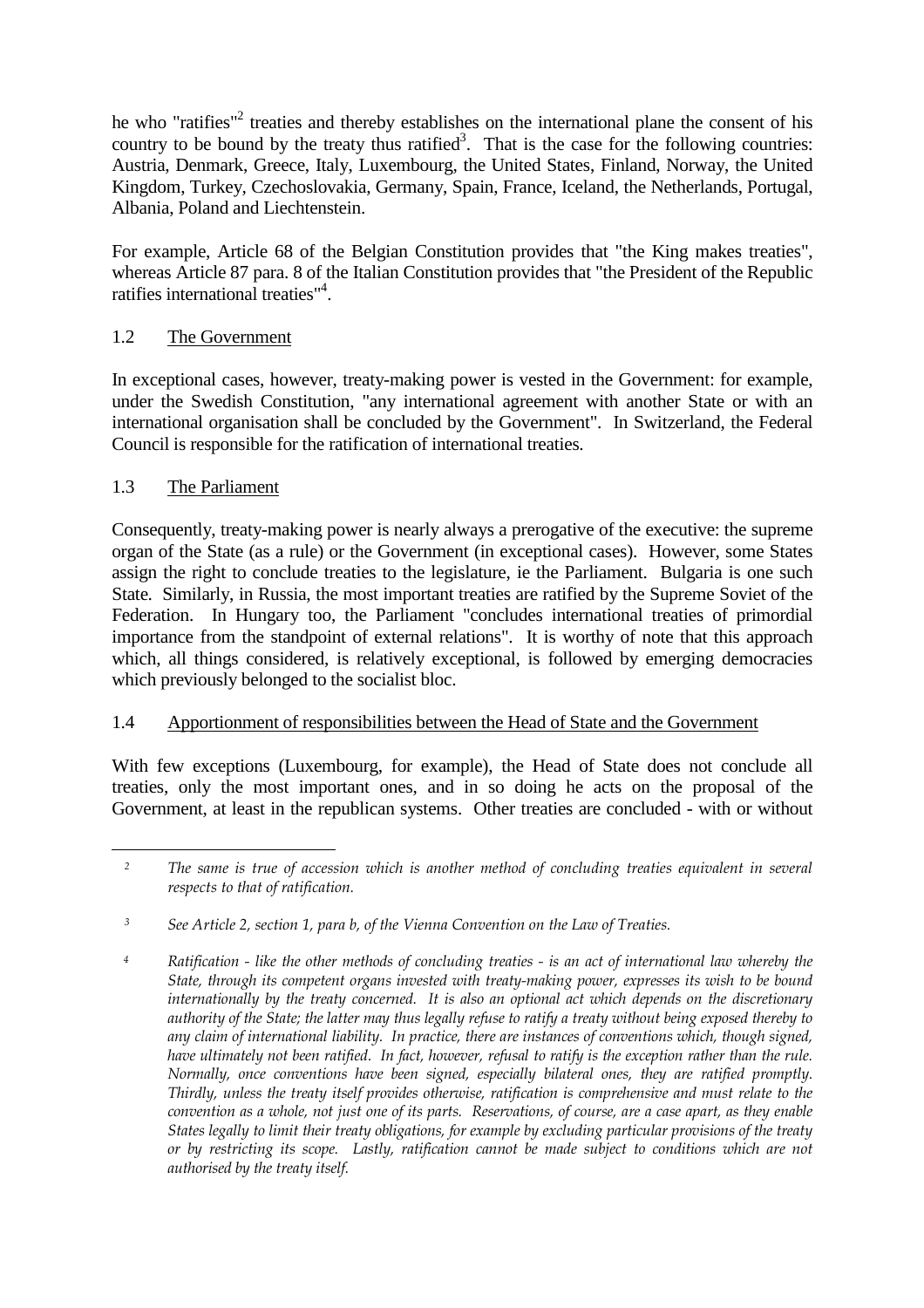the authorisation of the Head of State - by the Government and, in particular, by the Minister for Foreign Affairs, acting on behalf of the Government. Some countries (France, Portugal) distinguish between formal treaties which are concluded by the President of the Republic on behalf of the State and treaties in simplified form which are concluded by the Minister for Foreign Affairs on behalf of the Government. Other countries (Germany, Austria) distinguish between State treaties concluded by the Head of State, intergovernmental agreements concluded by the Federal Government, and interministerial agreements concluded by the Federal Ministers. In another case (Ireland), treaties concluded between Heads of State are distinguished from other treaties concluded by the Government. Constitutional provisions in other countries expressly define the categories of treaties which can only be concluded by the Head of State. For example, the Greek Constitution provides that the President of the Republic shall conclude "treaties of peace, alliance, economic co-operation and participation in international organisations or unions".

As a rule, therefore, treaties which neither require ratification by the Head of State, according to domestic law, nor themselves provide for such ratification, may be concluded by the Government<sup>5</sup>, by acceptance or approval, by exchange of notes or letters or by simple signature<sup>6</sup>. The treaties in question are usually the least important ones. Responsibility for assessing their importance lies, of course, with the individual State. The following examples of such treaties may be mentioned:

- those relating to questions which, according to domestic law, come within the exclusive purview of the Executive;
- treaties concluded for the implementation of a duly approved prior agreement;
- administrative and technical agreements of secondary importance<sup>7</sup>.

#### 1.5 Legislative approval and administrative approval

 $\overline{a}$ 

As has already been noted, leaving aside exceptional cases where the Parliament possesses treaty-making power, this prerogative belongs to the executive, to the Head of State in the case of important treaties and to the Government for treaties of lesser importance. However, as will be shown below, in order to be lawfully concluded<sup>8</sup> under domestic law, some categories of treaties require the authorisation or approval of Parliament, which is usually granted by means of a statute. This is particularly true of treaties which come under the responsibility of the Head of State and are concluded by means of ratification or accession, as well as treaties which are the responsibility of the Government and are in most cases concluded by means of acceptance or approval.

<sup>5</sup> This is also the case where the Head of State delegates his authoritiy to the Government, provided that such delegation is permissible under the law of the country concerned.

<sup>6</sup> See Article 11 et seq of the Vienna Convention on the Law of Treaties.

<sup>7</sup> See, for instance, the replies of Switzerland, Liechtenstein, Turkey, Greece etc.

<sup>8</sup> Conclusion of a treaty comprises the following stages: negotiation for the sake of its elaboration, signature and the act whereby the State establishes on the international plane its consent to be bound by the treaty.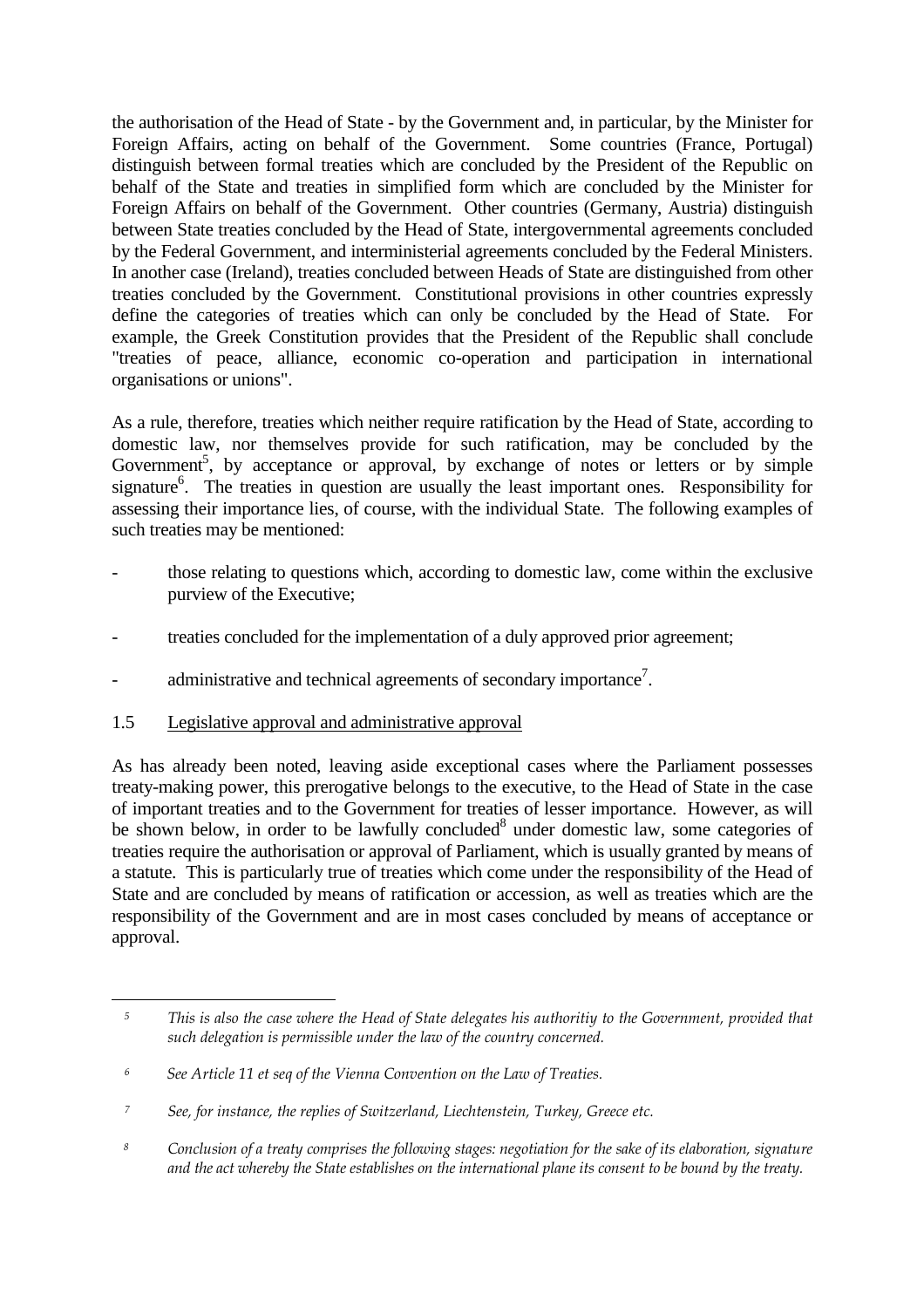It should be emphasised at this point, however, that even treaties which are concluded by simple signature, and do not therefore need legislative approval, are usually approved by the Government by means of a decree or ministerial decision (administrative approval) and are then published in the Official Gazette for subsequent application within the country concerned (Italy, Germany, Finland, Austria, Liechtenstein, Greece).

In fact, only agreements of genuinely minor importance, requiring no enforcement, and those of a confidential nature, are not published in the Official Gazette. The constitutions of several countries authorise the conclusion of confidential agreements which are more or less a relic of the past.

Thus, agreements which the Government concludes independently are incorporated in domestic law by means of publication in the Official Gazette of the administrative act approving them. In some cases, the mere publication of the agreement is sufficient.

## 1.6 Self-executing agreements

The term "self-executing agreements", irrespective of the required method of conclusion (ratification or approval, with or without parliamentary authorisation, or simple signature), refers in principle to agreements which are in themselves sufficiently explicit and precise to permit of easy application in domestic legal systems. In a sense, all agreements should be self-executing and those which are not usually exhibit defects from the standpoint of legal technique, usually due to a lack of political willingness on the part of parties to the treaty. In practice, however, States sometimes deliberately draw up their agreements in very general terms, thereby giving rise to extremely flexible and supple conventions. These agreements are a little like European Community directives, which give a general outline of the aims to be pursued "leaving the decision as to form and means up to the national courts". It goes without saying that in all these cases, these incomplete agreements must nevertheless be clarified and completed as far as possible by the Contracting States, by means of internal implementing provisions, whether legislative or administrative.

#### 1.7 Recommendations

a. The assignment of treaty-making power to the executive branch (the Head of State in most cases) is a logical and effective policy, and one that is backed up by long years of constant practice. It is the pre-eminent formula adopted by the Western democracies. This formula is indeed logical, as it is the executive which governs and therefore also bears responsibility for the management of the external affairs of the State, rather than Parliament as a rule - at least directly - or the judiciary.

In the final analysis, this traditional approach, which has proved its worth, is based inter alia on the principle of the effectiveness of State action in the international sphere<sup>9</sup>.

 $\overline{a}$ <sup>9</sup> It is essentially for this reason that Article 7 para. 2 of the Vienna Convention on the Law of Treaties provides as follows:

 <sup>&</sup>quot;By virtue of their functions and without having to produce full powers, the following are considered as representing their State: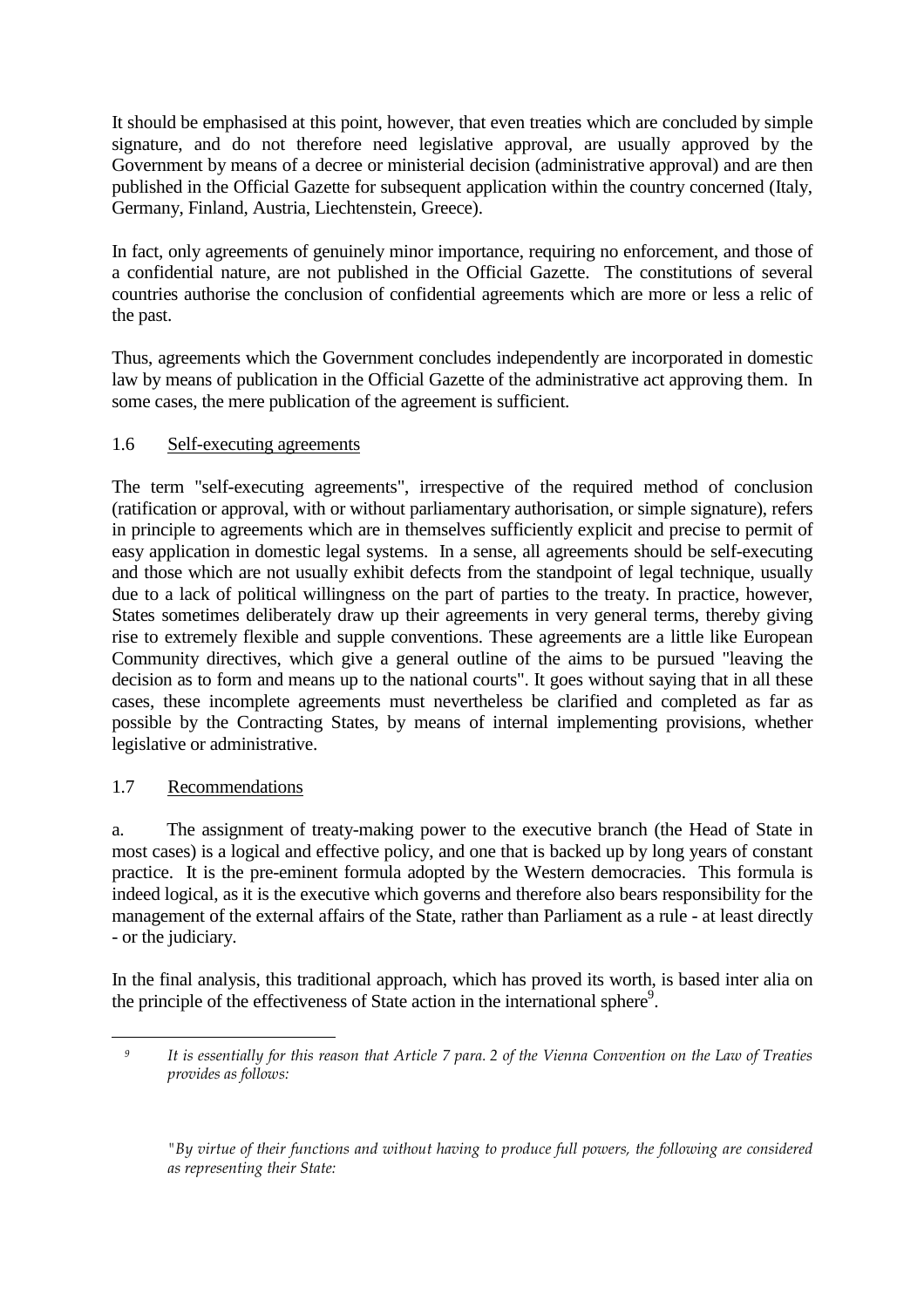b. It is desirable for agreements signed subject to ratification or approval, and bilateral agreements in particular, to be ratified or approved promptly by States.

c. It is also desirable that all agreements not requiring legislative approval should nevertheless be approved by administrative means and/or published in the Official Gazette or elsewhere, so that the authorities and private individuals may take note of them and conform to them.

d. Whenever additional measures of a legislative or administrative nature are required for the enforcement of a treaty within a State (as in the case of treaties which are not self-executing), such measures must be taken as quickly as possible by the State concerned, in order for the latter to give full effect - as required - to its contractual commitment.

2. Parliamentary intervention in the procedure for the conclusion of treaties

## 2.1 Introduction

As mentioned above, it is the executive which as a rule possesses the power to conclude treaties, but Parliament nevertheless intervenes in the conclusion procedure to give its consent, its authorisation or its approval of the treaty to be concluded.

#### 2.2 Extended parliamentary intervention

In some cases, the Parliament has broad powers of intervention which, apart from some more or less minor exceptions, are applicable to all international treaties. This is the case with Luxembourg, Cyprus, Switzerland, Turkey and Russia, among others.

#### 2.3 Categories of treaties subject to approval

In other cases, which are much more numerous in practice and constitute the rule so to speak, the consent or authorisation of Parliament is required for certain categories of more or less<br>precisely defined treaties<sup>10</sup>. The categories most frequently referred to in constitutional The categories most frequently referred to in constitutional provisions are the following:

- peace treaties;

 $\overline{a}$ 

- political and military treaties (in particular alliances);

 a. Heads of State, Heads of Government and Ministers for Foreign Affairs, for the purpose of performing all acts relating to the conclusion of a treaty".

<sup>10</sup> Some Constitutions require the consent of Parliament for conventions "of particular importance", with no further clarification (Norway, Denmark, Sweden). Consequently, the question whether a treaty obligation is or is not of particular importance depends on a political assessment by the State concerned. However, in cases of doubt about the importance of the treaty, consent will normally be required, which is a point in favour of the Parliament.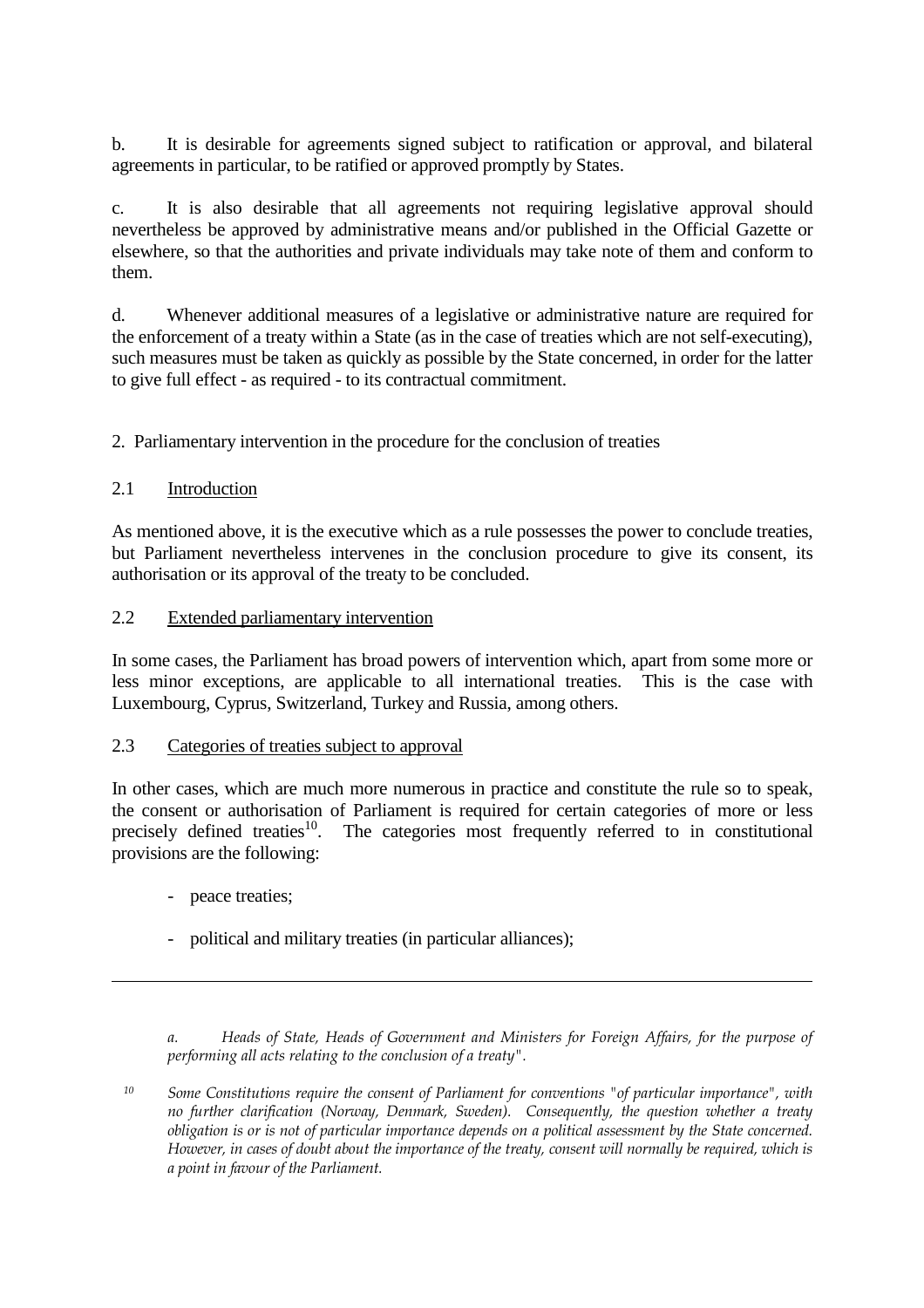- treaties with territorial implications;
- treaties concerned with matters that fall within the purview of the legislature<sup>11</sup>;
	- treaties concerning participation in the work of international organisations;
	- treaties entailing a burden on State finances.

In other cases and more rarely, parliamentary approval is also required for treaties in the following fields:

- trade;
- economic co-operation;
- personal status;
- settlement of disputes by arbitration or legal proceedings.

#### 2.4 Significance of parliamentary approval

Unlike ratification and other means of concluding treaties which are acts of international law, parliamentary approval is a measure of domestic law. By this measure, Parliament approves the treaty and authorises the executive to go ahead with ratification or acceptance, ie to bind the State on the international plane<sup>12</sup>. Strictly speaking, the legislature does not itself have a hand in the act of ratification which as a rule is the exclusive responsibility of the executive<sup>13</sup>, but its intervention is nonetheless an essential condition for the legality of the treaty under domestic law. Without parliamentary approval, the treaty will not be valid and will produce no effects in the domestic legal system. That is the general rule<sup>14</sup>.

#### 2.5 Anteriority of approval

 $\overline{a}$ <sup>11</sup> This is a very broad category comprising several sub-categories of international conventions: eg conventions for the recognition and enforcement of foreign judicial decisions, conventions on mutual assistance in civil and criminal matters, extradition treaties, conventions on establishment, consular treaties (especially in so far as they provide for privileges and immunities) etc.

<sup>12</sup> According to United Kingdom practice, parliamentary intervention is less concerned with authorisation than with the enforcement of the treaty through the adoption of all statutory provisions needed for its application.

<sup>13</sup> This explains the executive's power to reject ratification of a treaty, even one approved by Parliament, or to postpone such ratification for a variable length of time, if the national interest so requires. The executive may also, as a rule, accept the treaty after it has been approved by Parliament, with certain reservations, provided of course that the latter are admissible from the standpoint of international law. It may also denounce the treaty - provided that such denunciation is admissible from the standpoint of international law - without normally needing the authorisation of Parliament, even if such authorisation had been required for the conclusion of the treaty.

<sup>&</sup>lt;sup>14</sup> The situation is different, however, from the standpoint of international law. Under international law, a treaty is valid unless there has been a manifest violation of internal law concerning a rule of internal law of fundamental importance (Article 46 of the Vienna Convention).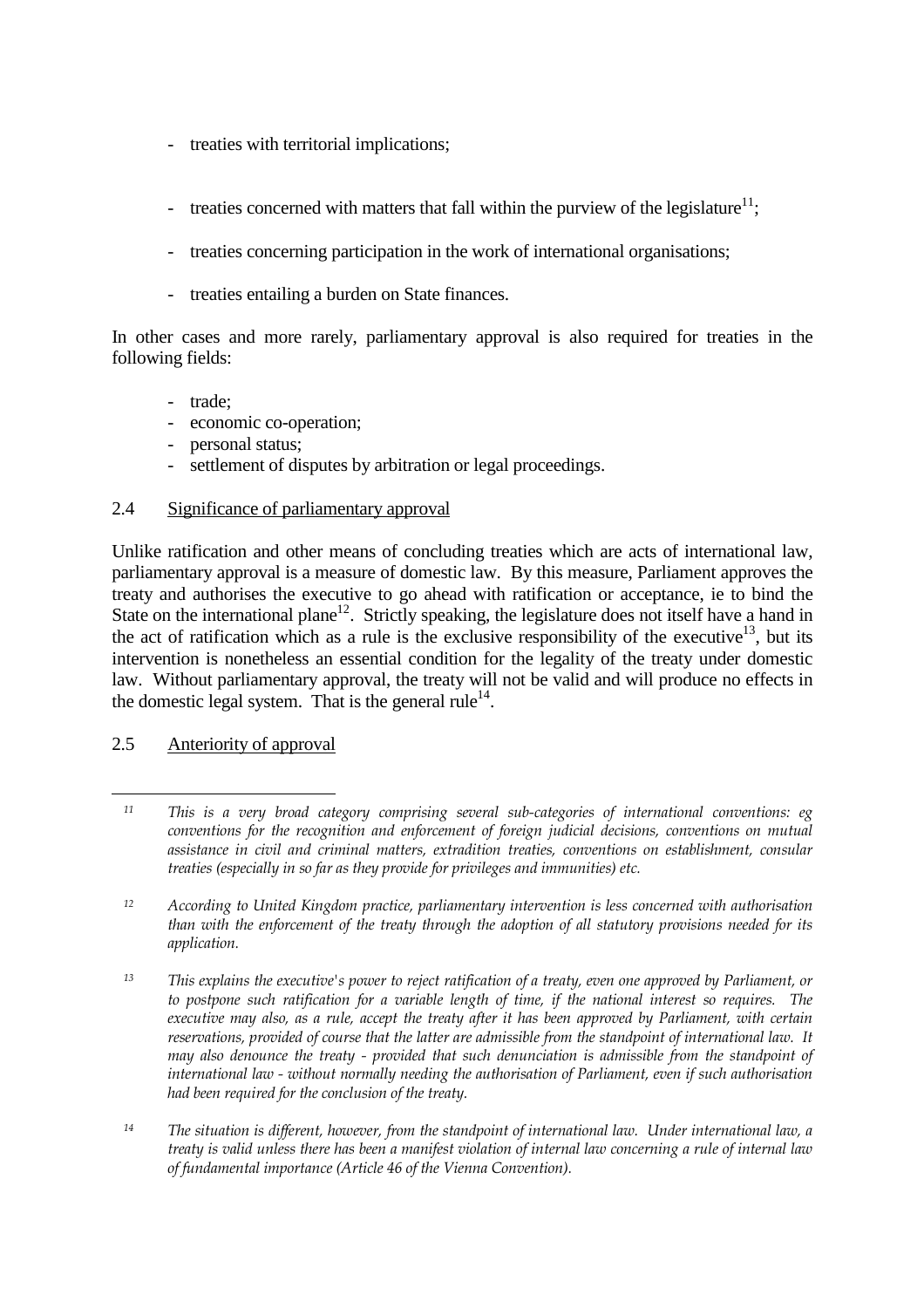As parliamentary authorisation is a necessary condition for the conclusion of a treaty, it follows that such authorisation must be granted before ratification or acceptance. If it is to act within the framework of the law, therefore, the executive needs the prior consent of the Parliament. In fact, however, there are occasional - not to say frequent - instances where the executive, in order to cope with emergency situations, concludes treaties and only submits them to Parliament afterwards.

It is true that, for the most part, this can be put down to the habitual slowness of the parliamentary approval procedure. Nevertheless, this modus operandi is unacceptable in a democracy. Indeed, it is obvious that Parliament's right to approve a treaty also includes the right not to approve it. Consequently, if the treaty is concluded by the executive prior to its approval by Parliament, there is a fait accompli and a fundamental responsibility of Parliament as a representative body is ignored. In such cases, Parliament loses its real powers and becomes a rubber stamp.

# 2.6 Form of approval

Parliamentary authorisation or approval usually takes the form of a statute which, subject to exception, is adopted in accordance with the customary procedure applicable to the passage of any legislation and is then published in the Official Gazette. The Parliament approves the treaty as a whole. Needless to say that it cannot approve it partially or conditionally, or amend some of its provisions. The approving statute may, on the contrary, contain special provisions to facilitate the application of the treaty within the State.

Thus, as a rule, it is by means of a single measure, namely the adoption of the approving statute, that: a. Parliament authorises the executive to conclude the treaty; b. the latter is incorporated in the internal legal system of the State; and c. the authorities and the citizenry are required by law to implement the treaty within the country.

In other more or less exceptional cases, however, parliamentary authorisation may take the form of a resolution or a decision, or even a letter. In some cases, mere publication of the treaty may be sufficient.<sup>15</sup>

#### 2.7 Tacit approval

In nearly all cases, Parliament gives its express authorisation, but in particular instances such authorisation may be tacit if, after a certain period of time following the deposit of the treaty with the legislative authorities, the latter do not request the application of the customary legislative procedure. The treaty is then deemed to be tacitly approved. This simple and rapid formula is applied on an extremely limited scale (Netherlands).

#### 2.8 Federal States

In the case of federal States, when treaties affect the rights and obligations of the component States, or are of particular importance to them, the latter must also give their consent or

 $\overline{a}$ <sup>15</sup> However, in certain countries (Finland, for example) the State takes measures, apart from the act of approval which is relatively formal and if the treaty so requires, necessary for the integration and application of the treaty within the domestic legal system. More often than not, this is in the form of a separate statute.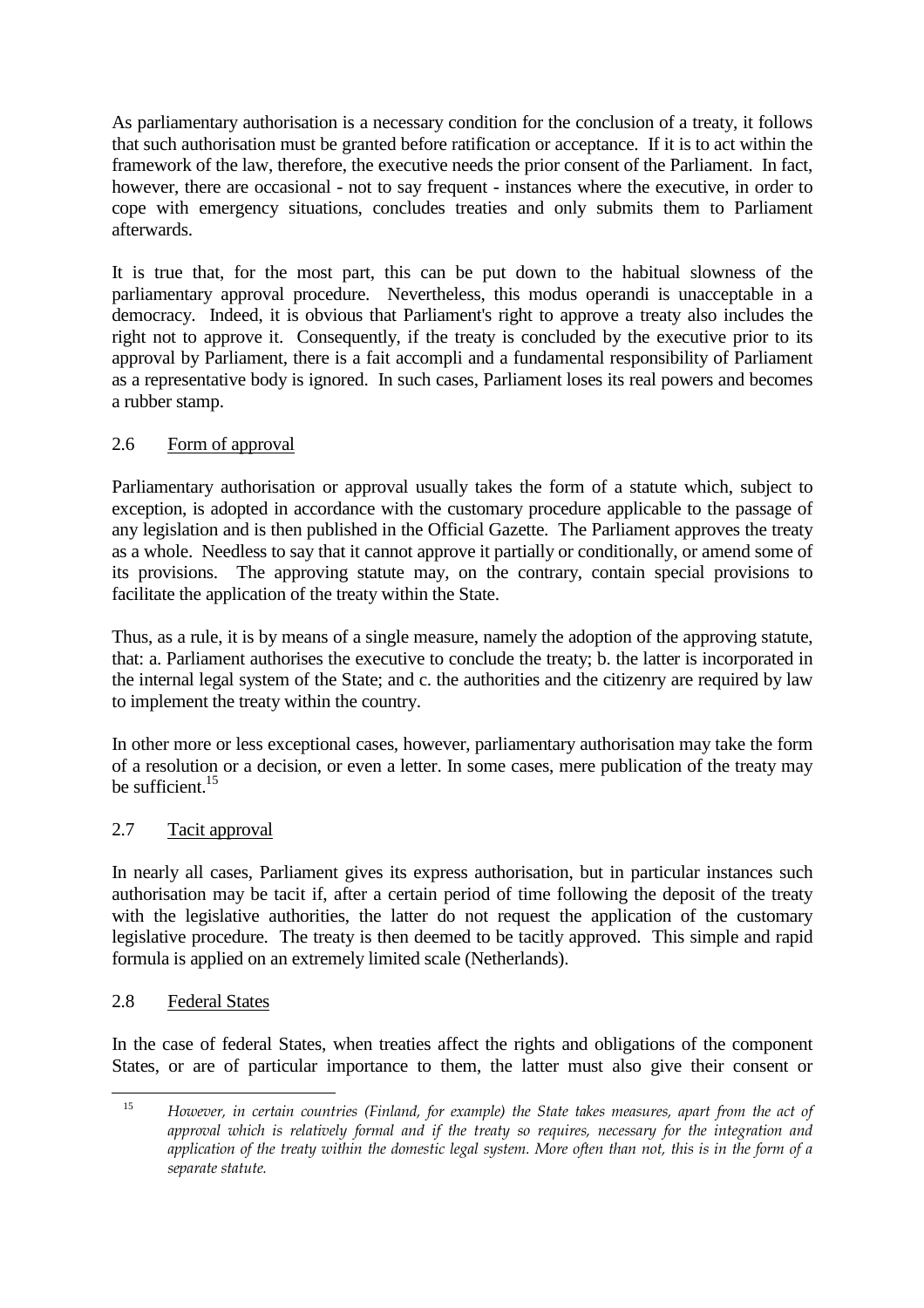participate in some other way in the procedure for adoption of the treaty. This is particularly true of the German Länder and the Swiss cantons.

# 2.9 Referendum

Lastly, as regards certain treaties of the utmost importance, the people themselves are required to give their consent through a referendum. The Swiss Constitution provides for recourse to referenda, either optionally or on a compulsory basis. Referenda are compulsory in respect of treaties providing for accession to collective security organisations or supranational organisations<sup>16</sup>. In France, a referendum is possible for treaties which have "implications for the functioning of institutions". This is also the case in Austria.

# 2.10 Legislative authorisation

It should be pointed out that Parliament may as a rule grant its consent in advance, by authorising the Government to conclude a specific agreement or agreements of a specific type. Such legislative authorisation must, of course, be specific, clear and precise. In such cases, agreements concluded on the basis of prior legislative authorisation obviously do not require parliamentary approval, since such approval has already been bestowed by the enabling act. This practice is undeniably useful, particularly for certain categories of agreements which are more or less identical and are frequently repeated in practice. The jurisdiction of the Parliament is preserved and the Government is enabled to act quickly on the international level.

# 2.11 Approval of treaties establishing international organisations of a supranational nature

When issues of major importance are at stake, the Parliament does not content itself with the usual voting rules for the purpose of giving its authorisation, but takes its decision on the basis of an increased majority, that is to say a special majority which is more difficult to achieve. For example, treaties establishing international organisations of a supranational nature, which assign national responsibilities to such organisations, are often approved by a special majority. In Greece, an increased majority is required for the approval of such treaties, namely three-fifths of the total number of deputies. The same is true of other countries (Norway, Luxembourg, Denmark, Finland, Croatia and Austria). Elsewhere (Switzerland, Austria), a referendum is held on the question of acceptance of such a treaty. In other cases, before a treaty setting up a supranational organisation can be ratified, the Constitution has to be revised, in accordance with the customary procedure, in order to bring it into line with the provisions of the treaty (France).

# 2.12 Recommendations

a. The extensive participation of Parliament in the State's international treaty-making activity is on the face of it a positive factor which must be approved and encouraged. Parliament should play a role, at least as far as agreements of some importance are concerned. The even

 $\overline{a}$ 

<sup>16</sup> In Liechtenstein also a referendum can be required at the request of a certain number of citizens or the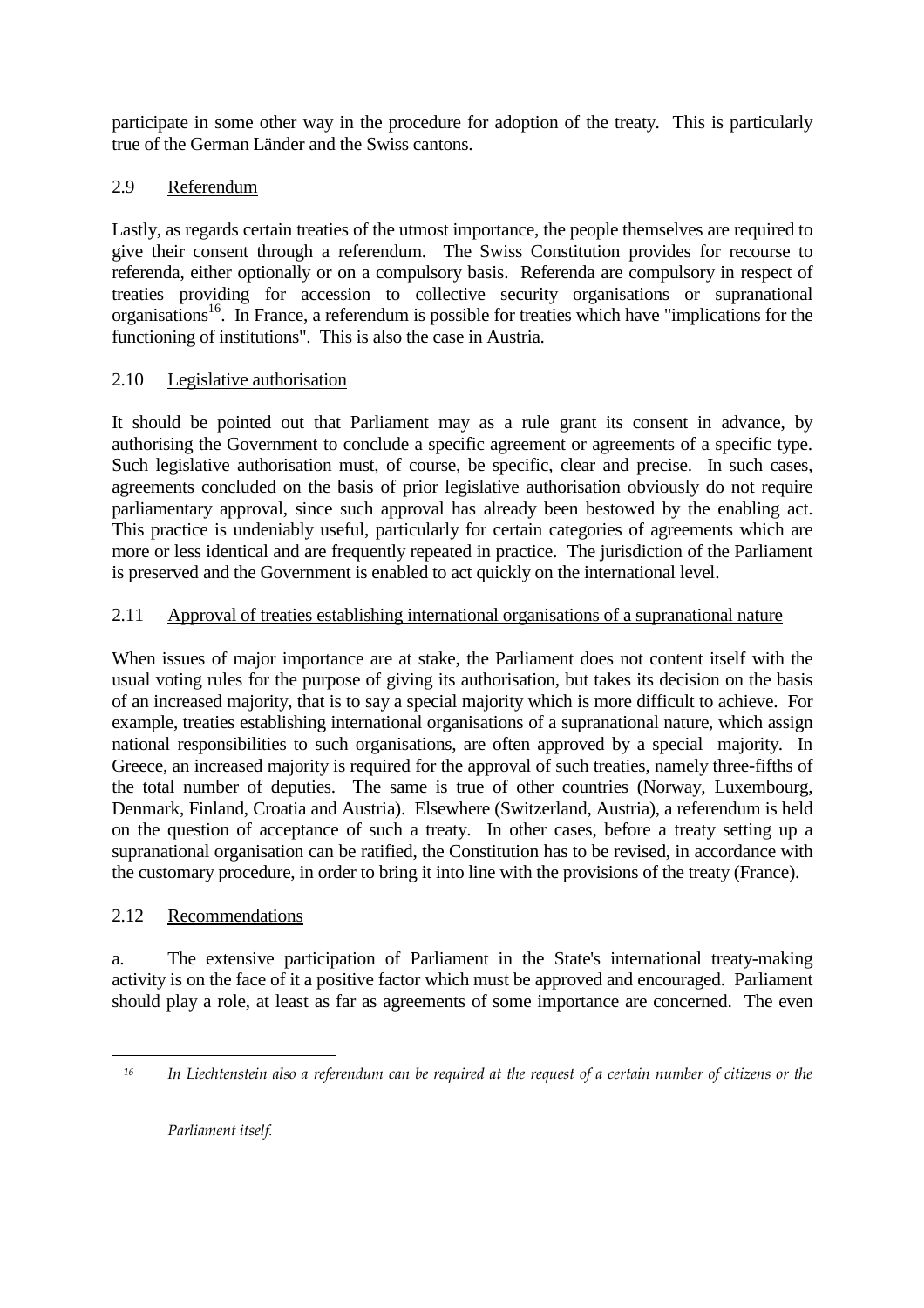indirect involvement of the general public in the process of concluding treaties is a requirement of democracy.

b. It lies with each State to strike its own balance in this field - in accordance with its traditions, its needs and the principles of democracy - with regard to the apportionment of responsibilities between the executive and the legislature.

c. The treaties listed above (see para. 2.3), for which parliamentary approval or authorisation is required, represent a satisfactory solution on the whole, which is based on long years of practice.

d. In nearly all cases, parliamentary authorisation should be a preliminary, that is to say that it should come after the signature of the treaty and before the act of ratification, accession, approval or acceptance.

e. It is natural for States to take greater precautions for treaties which substantially limit their sovereignty and, more particularly, for those which set up international organisations of a supranational nature.

It is therefore only logical that, in such cases, parliamentary votes on approving statutes should be subject to special majorities.

f. If secret agreements are permitted by the Constitution or in State practice, they must in no case belong to the category of treaties that come within the purview of Parliament, ie treaties for which the approval or authorisation of the latter is needed.

g. All States should take appropriate measures to shorten, as far as possible, the length of the parliamentary procedure for approval of international treaties, which is often too slow, complex and surrounded by excessive formalism.

h. Legislative authorisation for the executive to conclude treaties belonging to certain specific categories is a useful and efficient instrument for States in their international treatymaking activities and should be more widely used in practice.

3. The standing of an international treaty in domestic law

# 3.1 Introduction

The legal standing of international treaties within States varies considerably. For example, their level of importance in relation to the rules of domestic law is far from uniform. In some cases, national solutions are based on the Constitution itself (eg France, the Netherlands, Spain, Greece, Portugal), while in others they have emerged from practice and in particular from the case-law of the higher courts (Belgium, Italy, Switzerland, Luxembourg, etc).

#### 3.2 Superiority over domestic law

In some States - though not many - a duly concluded treaty takes precedence over domestic law as a whole, including the Constitution (the Netherlands, Belgium, Luxembourg).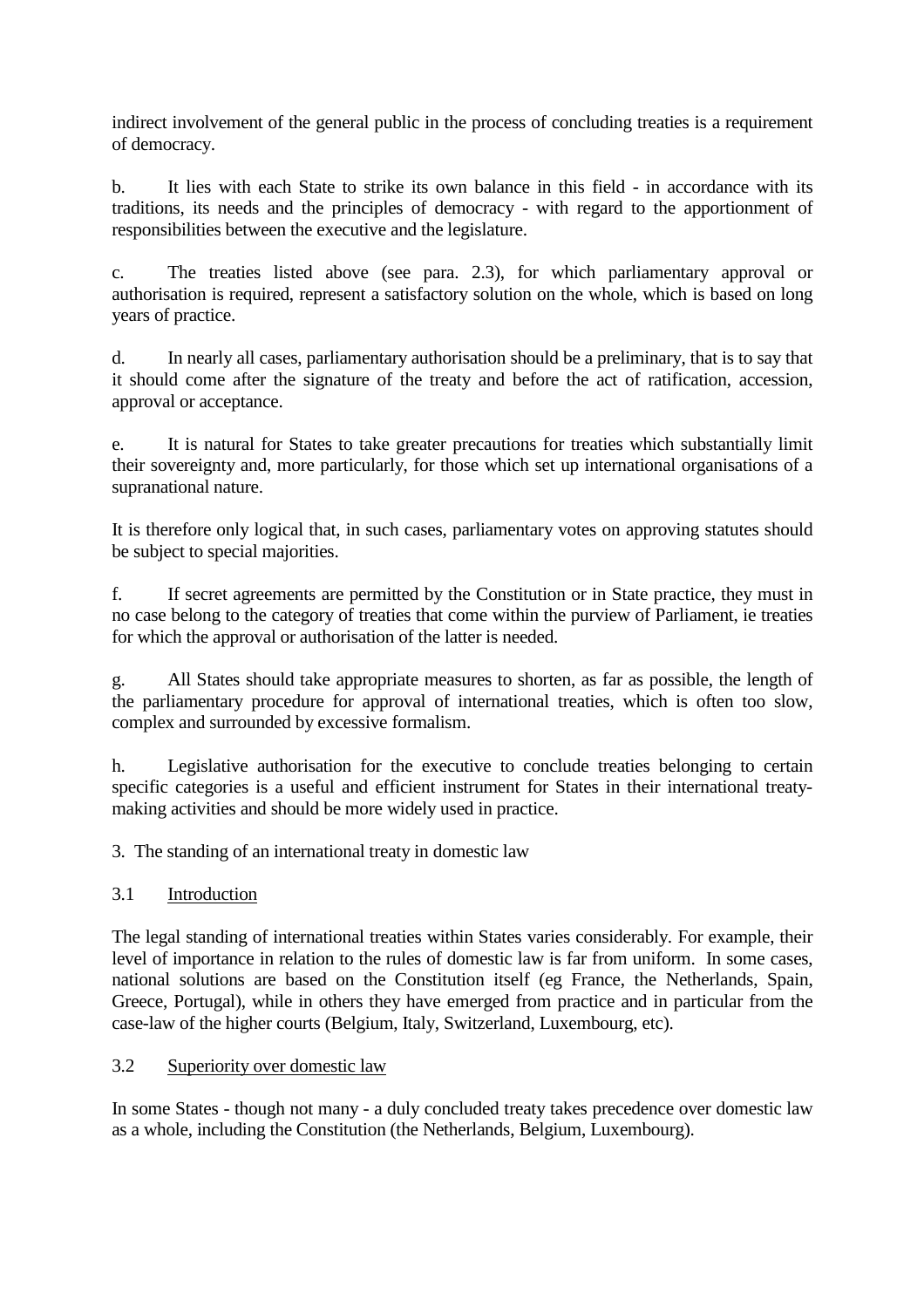In the relatively exceptional cases where a treaty has a direct impact on the Constitution (for example, if it amends the Constitution or provides for derogations from it), other States recognise the treaty's status as superior or equal to the Constitution, provided that it has been approved by Parliament by an increased majority (Finland, Austria). Finally, particular treaties of the utmost importance, such as those establishing the European Community, sometimes occupy a position within the State which is often superior to that of certain provisions of the Constitution (Italy).

#### 3.3 Superiority over statutes

Another category of States recognises the superiority of treaties over both previous and subsequent legislation (France, Spain, Switzerland, Portugal, Greece, Bulgaria, Cyprus, Croatia, Slovenia). The States in question lay down certain conditions for this purpose: approval of the treaty by the legislature, entry into force and, in many cases, fulfilment of the condition of reciprocity, ie application of the treaty by the other party.

Other States close to this category do not give precedence to all treaties over their own legislation, but only to some of them, such as treaties for the protection of human rights, which thus prevail over any contrary statute (Liechtenstein, Russia, Romania, Czechoslovakia).

#### 3.4 Equality with statutes

Most States adhere to the rule that treaties simply have the force of law. Thus, by virtue of the principle *lex posterior derogat priori*, treaties take precedence of earlier statutes, but may be affected by later statutes (Germany, Austria, Denmark, Finland, Hungary, United States, Ireland, Italy, Sweden, United Kingdom, Turkey, Norway, Iceland, Liechtenstein, San Marino, Romania, Albania, Czechoslovakia, Poland and Lithuania).

Although these countries do not formally recognise the superiority of treaties over subsequent national legislation, they accept it in fact and take various steps to prevent any conflict between domestic law and the international treaty concerned.

Those steps include the following:

- a priori monitoring, particularly by constitutional courts, of the constitutionality of the treaty, so that in the event of conflict between the treaty and the Constitution, the latter can be amended before the international commitment is accepted (France, Hungary, Italy, Bulgaria, Spain, Romania);
- incorporation in specific statutes of a clause stipulating that they will only be applied if they do not conflict with international conventions governing the same question or questions, to which the States concerned are Parties (Romania, Czechoslovakia, Albania);
- interpretation of the statute by the administration and, more particularly, by the courts, so that it is in harmony with the treaty, thus taking for granted the State's determination to respect the international obligation and secure pride of place for that obligation in its domestic legal system. This measure, which consists in interpreting laws in a manner consistent with treaties, is widely applied in practice (Finland, Luxembourg, United States, Denmark, Romania, Norway, Sweden);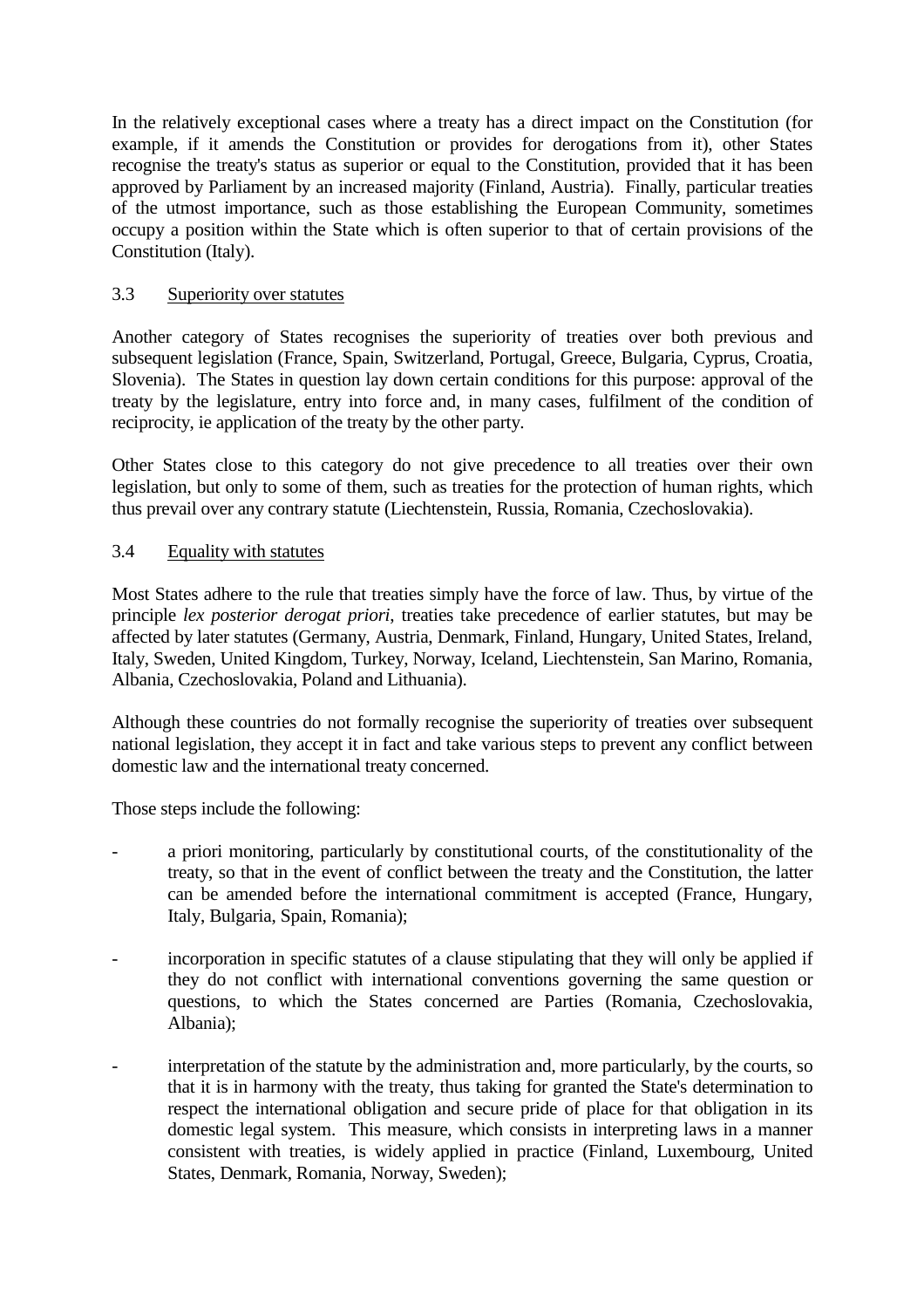a posteriori checks, mainly by the courts, on the constitutionality of treaties and a priori checks, mainly by the administration, on the conformity of draft legislation with existing treaties, so as to exclude any conflicts between the international treaty and domestic law which might involve the international liability of the State in the event of violation of the provisions of the treaty.

#### 3.5 Inferiority in relation to statutes

Lastly, the status of some treaties may be inferior to that of statutes. This is the case with treaties which come under the exclusive responsibility of the administration, or which are concluded by the latter on the basis of parliamentary authorisation. In such cases, the treaty has the force of the executive act (decree, ministerial decision, etc) through which it is applied in the domestic legal system (Austria, Sweden, Denmark, Ireland, Germany, Greece). However, this is a relatively exceptional solution which usually concerns treaties of secondary importance.

#### 3.6 Recommendations

a. The fact that international law has priority over domestic law is not at all contested. This self-evident truth is a requirement of international law.

Suffice it here to recall Article 26 (*pacta sunt servanda*) and Article 27 (internal law and observance of treaties) of the 1969 Vienna Convention which codified the rules of international law in relation to Conventions. Moreover, all international law, and the rules concerning the international liability of States in particular, are based on this fundamental principle.

As was shown above, the pre-eminence of international law is fully accepted by States, either in law or in fact.

This state of affairs is made even clearer and more significant by the existence of more select international legal systems, such as that of the European Community. The particularity of international law is that it is legally binding on States, but leaves to them the task of application within their domestic systems. They are therefore not required - at least formally - to recognise its pre-eminence in relation to national law, but they must conform to it fully, in the manner they themselves decide.

However, it would be desirable and would no doubt constitute a step forward if States - and the new democracies in particular - increasingly recognised the superiority of international law over domestic law in their constitutions and legislation. One of the advantages of such an internationally-minded approach would be to bring States closer together on the basis of international legal principles and to facilitate the application of international law in the domestic legal systems.

b. Before accepting an international treaty obligation, every State must make sure that it is compatible with its domestic legislation and, more particularly, its Constitution. If there is any incompatibility and the State wishes to become a party to the treaty, it must first adapt its Constitution or legislation to eliminate any conflict with the rule of international law.

c. All States, especially those which place international treaties on an equal footing with domestic statutes, must take steps through their executive and legislative powers to ensure that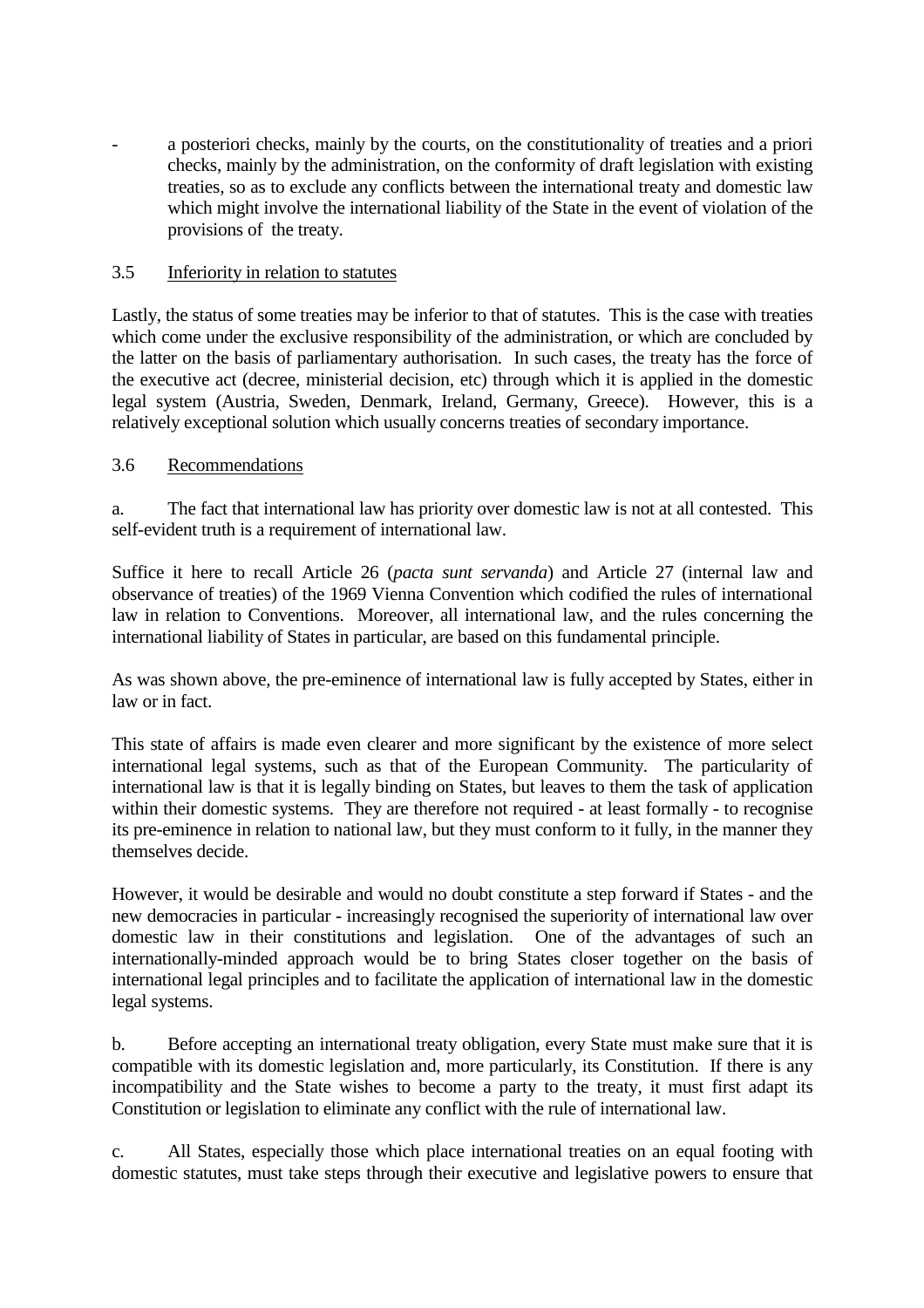no new laws are adopted which could infringe the provisions of current treaties already accepted and in force.

d. When applying and interpreting an international treaty, every State - and its judiciary in particular - should ensure the pre-eminence of the treaty whenever that is feasible. Otherwise, it should make every possible effort to reconcile the rule of domestic law and the international treaty, so that the former does not violate the latter.

e. If conflict between an international treaty and a rule of domestic law is inevitable, the State must amend the latter as quickly as possible in order to bring it into line with the international obligation.

f. When adopting legislation to regulate the relations which are or may be governed by the international treaty to which it is or may become a party, every State should include in such legislation saving clauses to protect the international treaty: for example, non-applicability of the statute in so far as it runs counter to the treaty.

## **II. INTERNATIONAL CUSTOMS AND GENERAL LEGAL PRINCIPLES**

#### 4.1 Introduction

National constitutions establish a major distinction between international treaties, on the one hand, and international customs and general legal principles, on the other.

#### 4.2 Inadequate recognition in constitutional texts

While nearly all constitutions - as has already been mentioned - deal expressly with treaties, the same is not true of customs and general principles. Furthermore, even if these two sources are recognised by constitutional provisions, their role is on the whole more limited than that of treaties. The reason no doubt lies in the fact that customs and general principles are classed as unwritten international sources of law, and the degree of clarity, precision and -in the final analysis - security which they bring to legal relationships in general does not even remotely rival the corresponding qualities of international treaties.

#### 4.3 Part and parcel of domestic law

It is true that the constitutions of some countries recognise international customs and general legal principles at the outset as an integral part of their internal law. The German Constitution provides that "the general rules of public international law shall be an integral part of federal law". Similarly, the Greek Constitution contains the following provision: "the generally accepted rules of international law shall be an integral part of internal Greek law". The same is true of other countries (Austria, Italy, Albania, Slovenia, San Marino, Hungary, Portugal).

In other cases, the same approach emerges from the constitution, albeit implicitly (France, Bulgaria), while other countries refer to the "universally recognised rules of international law", not in general terms, but in relation to certain specific questions concerning the protection of human rights. In Russia, these rules of international law relating to human rights "are directly productive of the rights and duties of citizens".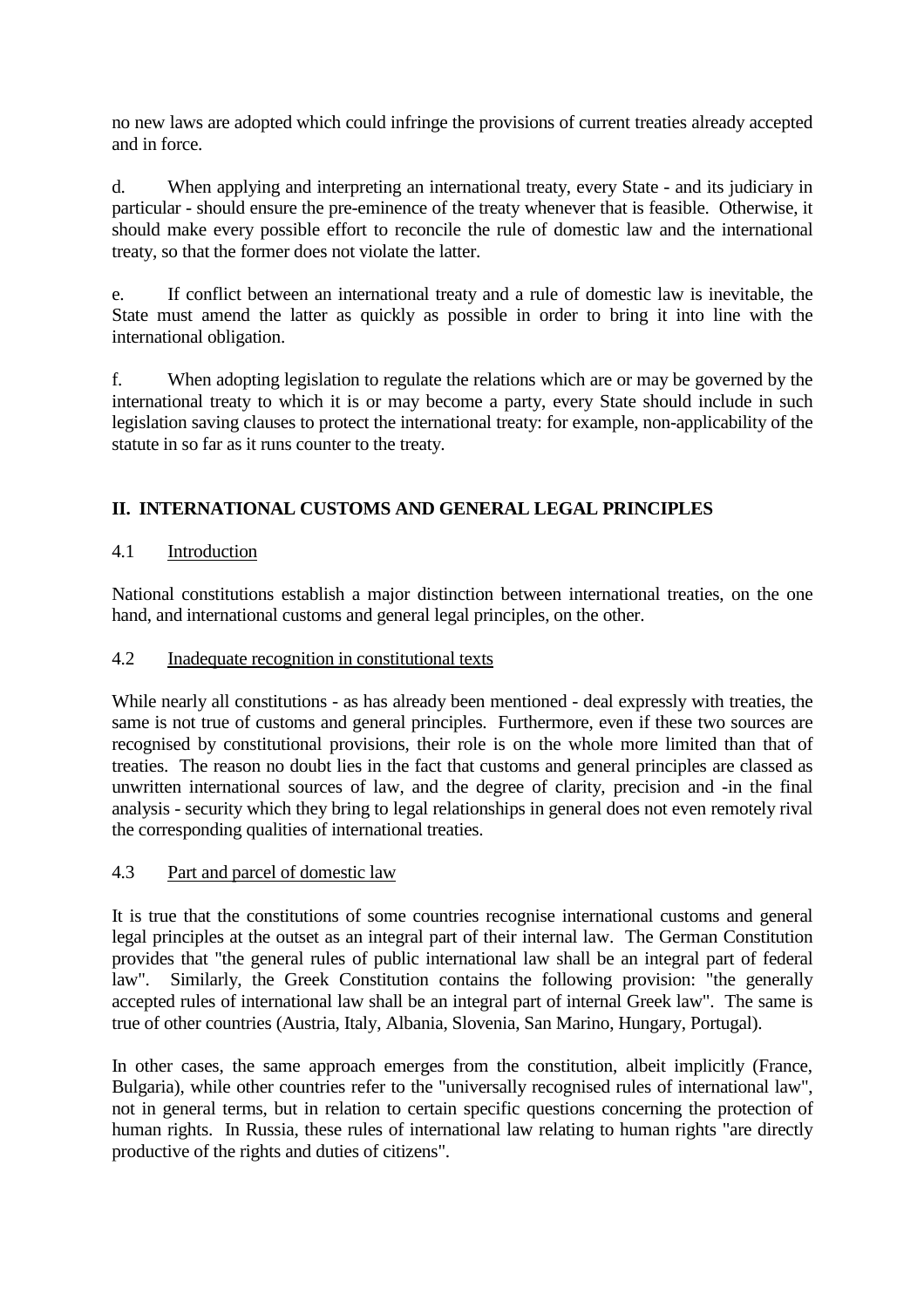Other countries settle this matter by statute, in connection with specific questions as well. Romania does so for certain questions relating mainly to the law of the sea, Sweden for certain criminal law matters and Norway for other specific subjects.

## 4.4 Recognition in judicial case law

On the other hand, the constitutions of many countries remain silent with regard to international customs and general legal principles, and their recognition - when they are recognised - is left to judicial case law (United States, United Kingdom, Switzerland, Poland and others).

## 4.5 Automatic application

As a rule, international customs and general principles are automatically incorporated in domestic law. This automaticity is their distinguishing feature. Indeed, no act or procedure of incorporation is necessary. Contrary to the situation as regards treaties, the solution adopted in this case is therefore based on monistic theory. In most cases, the courts have recourse to international customs and general legal principles and apply them directly within the State.

There are, however, highly exceptional cases of countries which do not adhere to the principle of automaticity and, on the contrary, require an act of incorporation for customs and general principles, which may take the form of, say, an international treaty or a domestic statute (Norway, Denmark and Russia - where human rights principles are not involved).

## 4.6 Equality of treatment or differentiation

In constitutional terms, several countries adopt a comprehensive approach to international customs and general principles, place them on an equal footing and frequently include them in general expressions such as "general rules of public international law" (Germany), "generally accepted rules of international law" (Greece), "rules of general international law" (San Marino) and "generally accepted principles of international law" (Slovenia).

On the other hand, some countries draw a more or less clear distinction between international customs and general principles, according pride of place to the former in relation to the latter which are left with an essentially subsidiary role (Luxembourg, Hungary and to a lesser extent France).

# 4.7 Treaties and other sources: their respective roles

An important distinction can be made between international treaties on the one hand and customs and general principles on the other, in respect of their scope and their overall function as sources of law. Treaties are undeniably the pre-eminent international source whose function is considerable and constantly expanding, whereas international customs and general principles occupy a more or less secondary position - distinctly subordinate to treaties - in the classification of sources $17$ .

 $\overline{a}$ <sup>17</sup> It should be noted that, in international law, although treaties are the first of the sources listed in Article 38 of the Statute of the International Court of Justice, it is acknowledged that there is no difference in rank between the three sources (treaties, customs and general principles), which are thus equal and identical in value from the legal standpoint.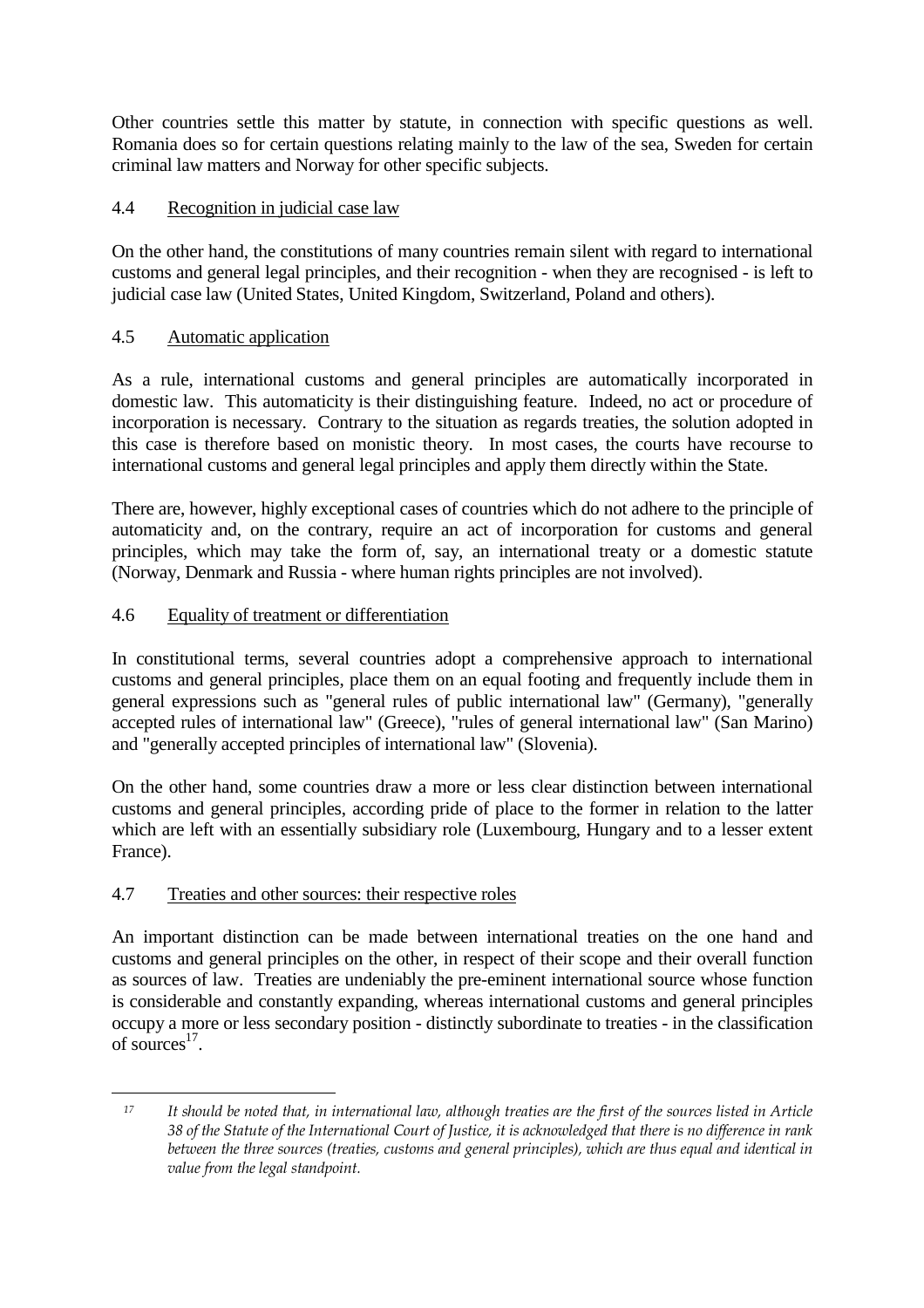However, the latter two sources, and customs in particular, frequently play a relatively important role, which is referred to by the domestic courts, in respect of areas of international law which have not yet been codified, such as State immunity, international liability, the status of aliens etc (Luxembourg and Poland). Apart from these cases, however, the sources in question - and general principles in particular - fulfil a relatively limited function.

Indeed, their role is essentially subsidiary, supplementary and interpretative. They are used mainly to fill in gaps in domestic legislation or to interpret the latter in relation to questions of international law (United Kingdom, Norway, Sweden, Finland).

#### 4.8 Status in domestic law

With regard to the standing of international customs and general legal principles in domestic law, the responses vary even more considerably than in the case of treaties.

A number of countries explicitly or implicitly recognise customs and general principles as taking precedence over all statutes, whether adopted earlier or later (Germany, Italy, San Marino, Greece, Switzerland, Slovenia, Bulgaria, Portugal, Albania and Russia - the latter solely in respect of human rights).

In contrast, other countries - the majority - assign a lower status to customs and general principles than to statutes (United Kingdom, United States, Sweden, Finland, Luxembourg, etc).

Lastly, some countries (Hungary, Switzerland) rightly observe that the peremptory rules of general international law (*jus cogens*) should be given a higher status than other international rules, including treaties.

#### 4.9 Recommendations

a. In the context of constitutional provisions, the pre-eminence of international custom and general principles in relation to domestic legislation is not as widespread and as clearly stated as in the case of treaties. However, this pre-eminence is established under international law and the recommendation made in respect of treaties (see para. 3.6 a.) is just as valid for customs and general principles, although the role of these two sources - as has already been mentioned - is not as important as that of treaties. It would therefore be desirable for States, especially those which are adopting new constitutions, increasingly to recognise this pre-eminence.

b. In addition, States should ensure that their domestic legislation - including statutes and administrative measures - is compatible with international customary rules and general legal principles.

c. States should give preferably automatic effect to international customs and general legal principles in their domestic legal systems. All categories of courts - and the ordinary courts in particular - should use these sources more frequently, especially in areas of international law that have not yet been codified. The generally limited use made of these sources is largely attributable to the fact that they are not sufficiently familiar to the national courts. In any event, it is sound policy on the part of some States (Greece, Bulgaria) to have a specialised judicial authority (Constitutional Court) settle any disputes concerning the existence or exact scope of a custom or general legal principle.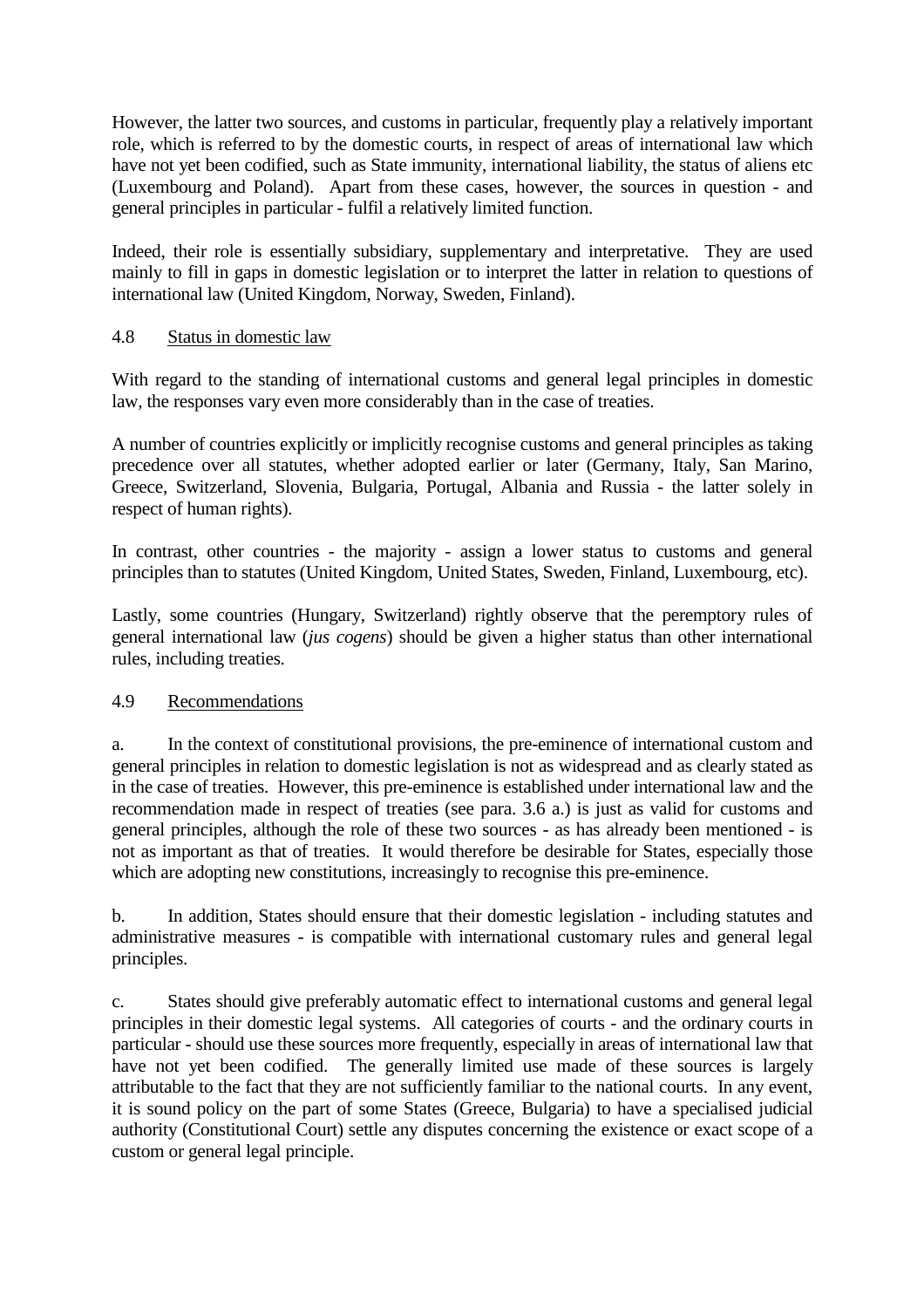d. All States, especially those adopting new constitutions, should give absolute priority to the peremptory norms of general international law (*jus cogens*) over their domestic legislation, including their constitutions. This requirement is today almost universally accepted.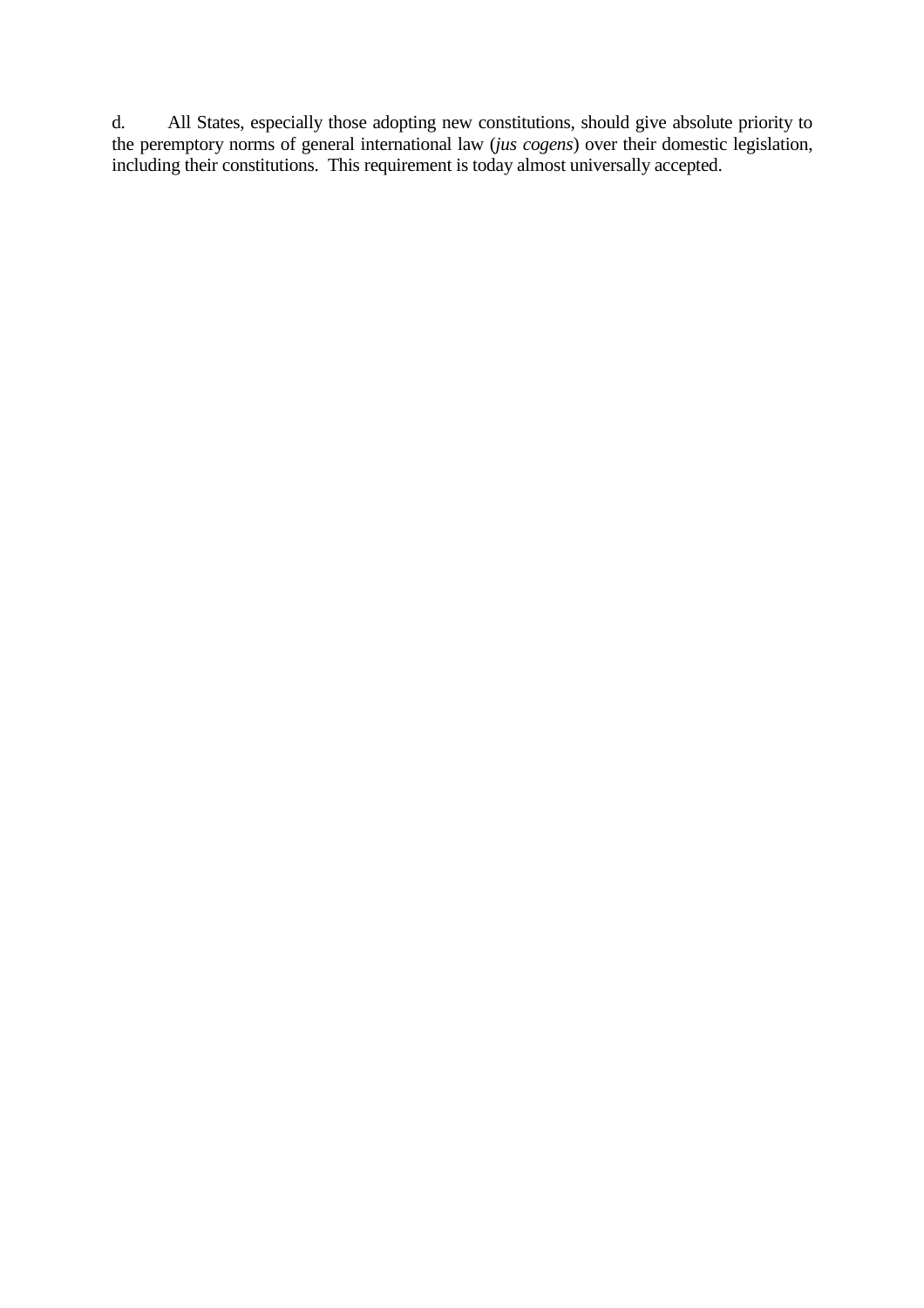# **III. DECISIONS OF INTERNATIONAL ORGANISATIONS**

#### 5.1 Non-recognition in constitutional texts

In contrast to the situation regarding the other sources of international law (especially treaties and, to a much smaller extent, customs and general principles), the national constitutions, except that of Portugal, make no mention of the decisions of international organisations which constitute international institutional law. The Portuguese Constitution allows for the automatic incorporation of such decisions in domestic law, provided that their direct applicability is prescribed in the treaty setting up the organisation. The other constitutions ignore the problem, and no doubt because the question of international institutional decisions is a relatively recent one and Article 38 of the Statute of the International Court of Justice does not mention them as a source of international law.

## 5.2 Transfer of responsibilities to supranational international organisations

The constitutions of some States, however, contain special provisions relating to the transfer of national responsibilities to international organisations. For example, the German Constitution provides that "the Federation may by a formal law transfer sovereign powers to intergovernmental institutions".

Similar provisions are found in some other constitutions (Austria, Greece, Luxembourg). Such provisions, like the domestic instruments for the approval of treaties setting up international organisations of this type - in practice, only the European Community is concerned - constitute the legal basis, from the standpoint of internal legislation, for the transfer of national responsibilities and the direct and automatic applicability of European Community decisions in the legal systems of its member States. In fact, in this particular case, it is the treaty setting up the organisation itself, covered by the above-mentioned internal instruments, which settles the question of the direct application of Community decisions.

#### 5.3 Other international organisations

 $\overline{a}$ 

On the other hand, the situation is different for the other international organisations known as organisations of inter-State co-operation. In their case, even when their decisions are binding, the treaties establishing them never provide for immediate enforcement of those decisions in national legal systems. There can therefore be no automatic application of those decisions and their enforcement within States necessarily depends on the intervention of the States themselves which are required, in principle, to introduce and apply them in their domestic systems<sup>18</sup>. This is therefore a mediate system which to some extent resembles the one applied to international treaties. Consequently, any binding institutional decision is incorporated and enforced within the State by means of domestic legal instruments adopted by the latter, which may be of a legislative or administrative nature, according to the requirements of its legal system requirements which usually vary according to the content of the decision. Thus, action is taken on a case-by-case basis (inter alia: Austria, San Marino, Greece, Norway, Sweden, Luxembourg, Denmark).

<sup>18</sup> States which apply the Anglo-Saxon system are concerned less with the incorporation of international decisions than with their enforcement within the State by means of domestic statutes.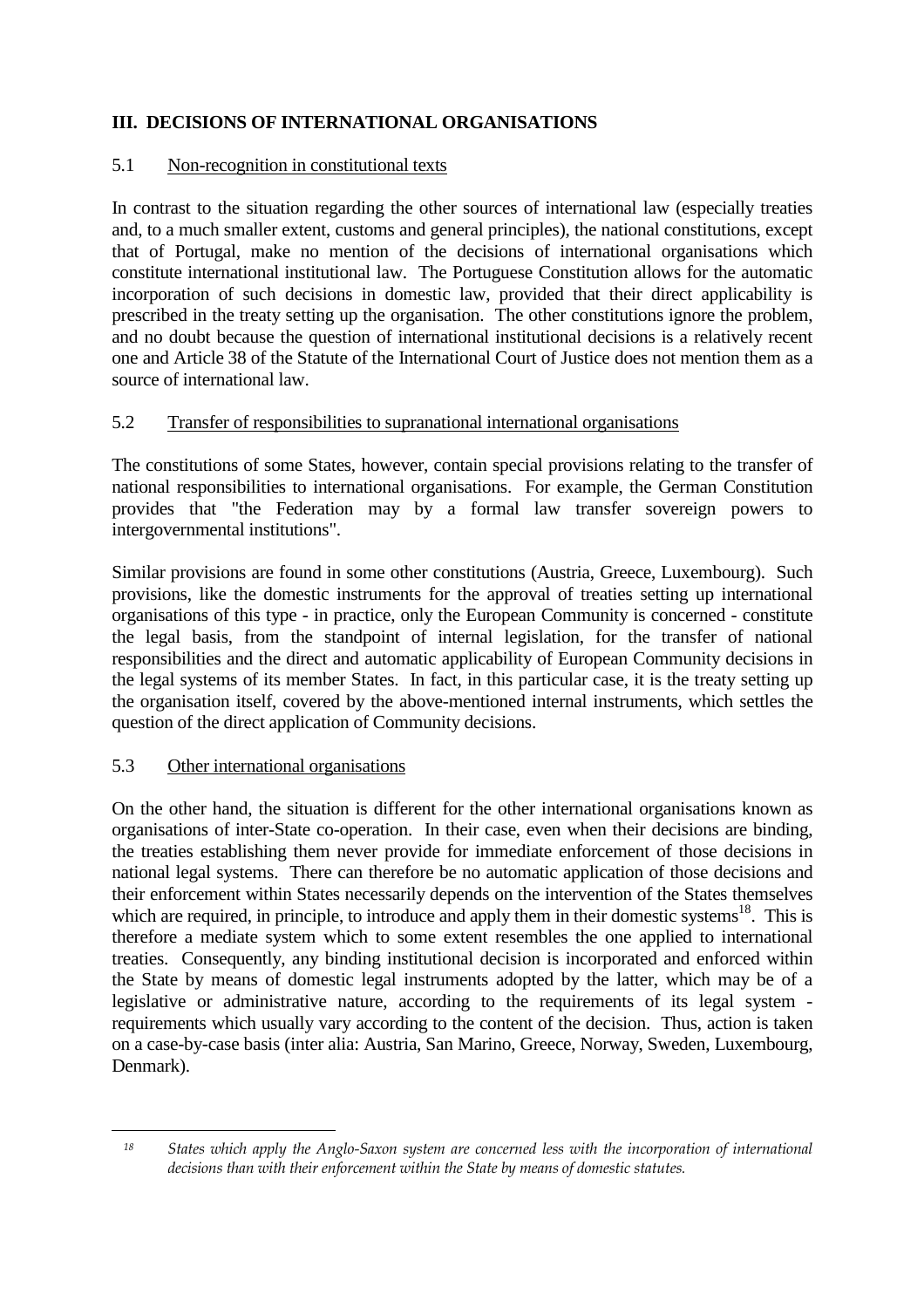However, this approach often presents drawbacks. For one thing, recourse to the legislative process in each particular case causes delays, whereas the enforcement of institutional decisions calls for rapid action, particularly in the case of UN Security Council resolutions adopted under Chapter VII of the Charter. To overcome this handicap, in cases which are fairly exceptional, the solution adopted involves settling the question in advance through authorisations from Parliament to Government. Such authorisations may be contained in the Act approving the treaty under which the organisation was established, and the Act in question then settles the problem of the incorporation and enforcement of decisions by the organisation on an ad hoc  $basis<sup>19</sup>$ .

In other cases, such authorisation is contained in an ordinary statute of permanent validity which usually takes the form of outline acts applicable to one or more categories of institutional decisions. For example, since 1967 Greece has had a special law for the application of decisions by the United Nations Security Council concerning the imposition of sanctions under chapter VII of the Charter. This is also the case for the United States and Liechtenstein.

## 5.4 Status in domestic law

As regards the legal standing of institutional decisions, a distinction must be made between those which, under the treaty setting up the organisation, are binding and immediately enforceable in the domestic legal systems of the member States, and those which are binding but not immediately enforceable.

The first category includes decisions of the European Community, which member States usually recognise as superior in standing to their own domestic legislation, including the Constitution. The second category comprises the decisions of traditional international organisations, which have the same standing as the domestic measures (statute or decision of the administrative authority) which incorporate them in domestic law, for the purpose of application.

#### 5.5 Recommendations

 $\overline{a}$ 

a. What was said above, in paragraphs 3.6 a. and 4.9 a., is entirely applicable to this further source of international law represented by the decisions of international organisations. When such decisions are binding on States, they produce legal effects and are elevated to the same status as treaties, customs and general principles. It would therefore be advisable to recommend that national constitutions, particularly those in process of elaboration or revision, should make express provision for the recognition of binding institutional decisions. There is a deficiency in the present situation which should be remedied. Moreover, the legal status to be assigned to such binding decisions in relation to the rules of domestic law should, in principle, be identical to the recognised status of the other sources of international law: treaties, customs and general principles. All these sources have the same legal standing and should be treated in the same way by States.

b. Leaving aside the European Community system which presents no difficulties, mainly because the problem is settled by the actual treaty establishing the Community, it should be noted that, as far as the binding decisions of other international organisations are concerned,

 $19$  In Greece, for example, the Act approving the NATO treaty provides that the obligations assumed under the treaty and the protocol of accession thereto will be enforced by decrees issued on the proposal of the competent ministers.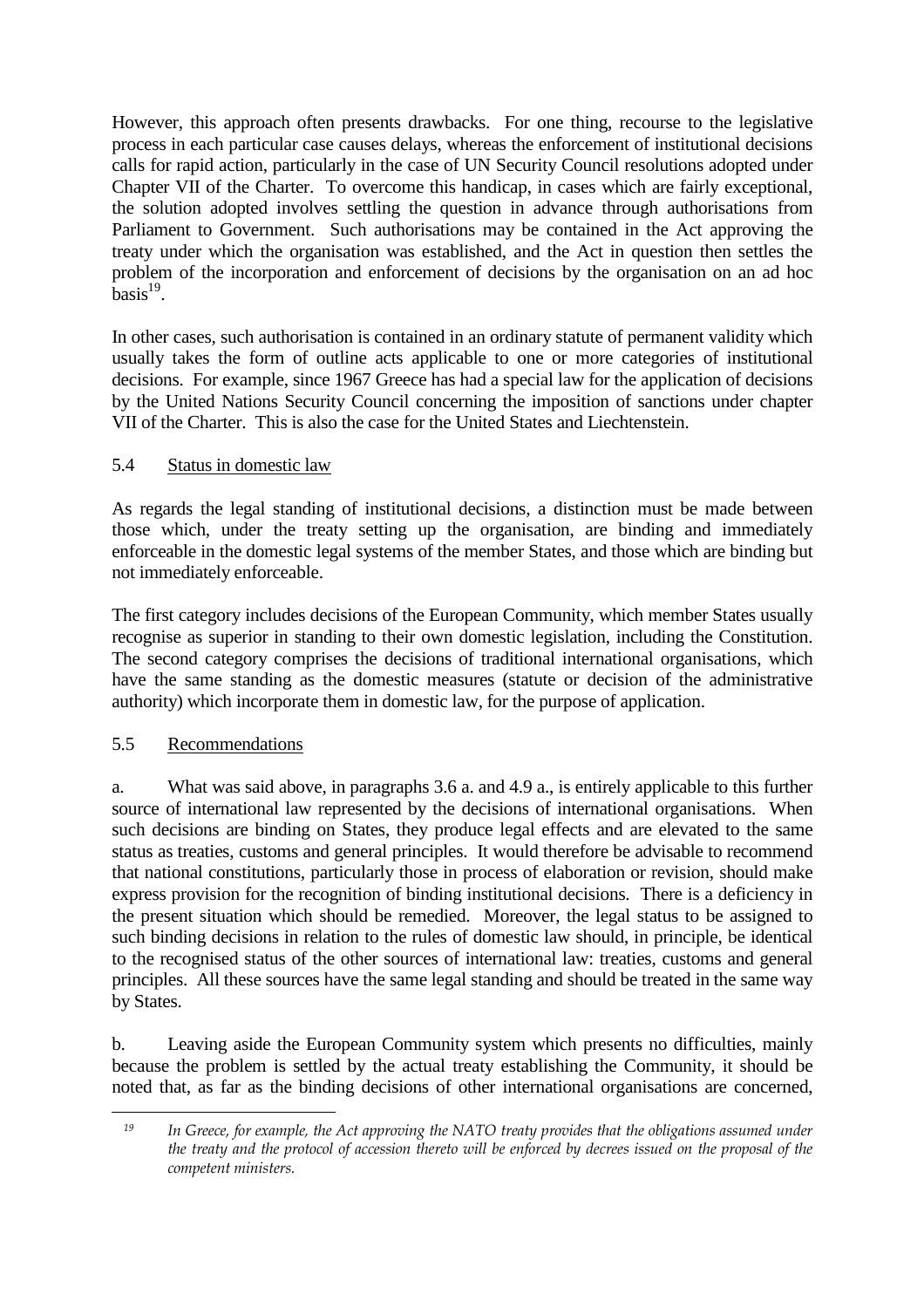States have not yet succeeded in introducing a coherent, effective and practical set of legal rules for their incorporation and rapid enforcement in domestic legal systems. This gives rise to irresolution, improvised action and, more often than not, the adoption of empirical solutions which are not usually characterised by either speed or efficiency. This situation could well hamper the work of the international organisations and undermine the interests of their member States. One possible way out of this difficulty could be afforded by domestic statutes for the approval of treaties establishing international organisations or by other outline Acts which, through appropriate authorisation clauses, could easily provide for ad hoc, detailed solutions, capable of quick and easy application and, above all, adapted to the individual needs of international organisations.

## **IV. INTERNATIONAL JUDGMENTS AND RULINGS, WHETHER LEGAL OR ARBITRAL**

## 6.1 Introduction

 $\overline{a}$ 

The national constitutions make no provision for the incorporation and enforcement in domestic law of the judgments and rulings of arbitration tribunals and courts<sup>20</sup>. On this question also, the constitutional texts remain silent.

## 6.2 Decisions of the Court of the European Communities

Regarding decisions of the Court of the European Communities, as with other binding Community decisions, the question is settled directly by the treaty of the EEC (Articles 187 and 192). The decisions of the Court are directly enforceable in the internal legal systems of member States. From the specifically constitutional standpoint, legal support for the judicial decisions of the Community is provided by either the constitutional provision - where one exists - authorising participation in the EEC or, in all cases, the domestic instrument of approval of the EEC Treaty, which was adopted in accordance with constitutional rules.

#### 6.3 Judgments and rulings of other judicial or arbitral organs

As regards the judgments and rulings of judicial or quasi-judicial organs belonging to other international organisations (for example, the International Court of Justice or the European Court of Human Rights) or of permanent or ad hoc arbitration tribunals, a distinction should be made between, on the one hand, acceptance of the binding nature of decisions by such bodies, and on the other hand, their enforcement in domestic law.

6.3.1 With regard to the acceptance of such decisions, it goes without saying that their binding effect is determined directly and automatically by the treaty establishing the organisation or the treaty setting up the judicial body or the arbitration tribunal<sup>21</sup>. As such treaties have previously been approved in due form by the member States or States Parties, in accordance with their constitutional rules, it follows that the legal coverage of the domestic instruments of approval, in terms of internal legislation, extends to binding rulings and judgments given in pursuance of such treaties. This interpretation appears to be generally accepted.

<sup>&</sup>lt;sup>20</sup> The tribunals and courts in question are of course those set up under public international law.

<sup>&</sup>lt;sup>21</sup> Indeed, there would be no point in asking States to reiterate their acceptance of decisions which are already binding on them.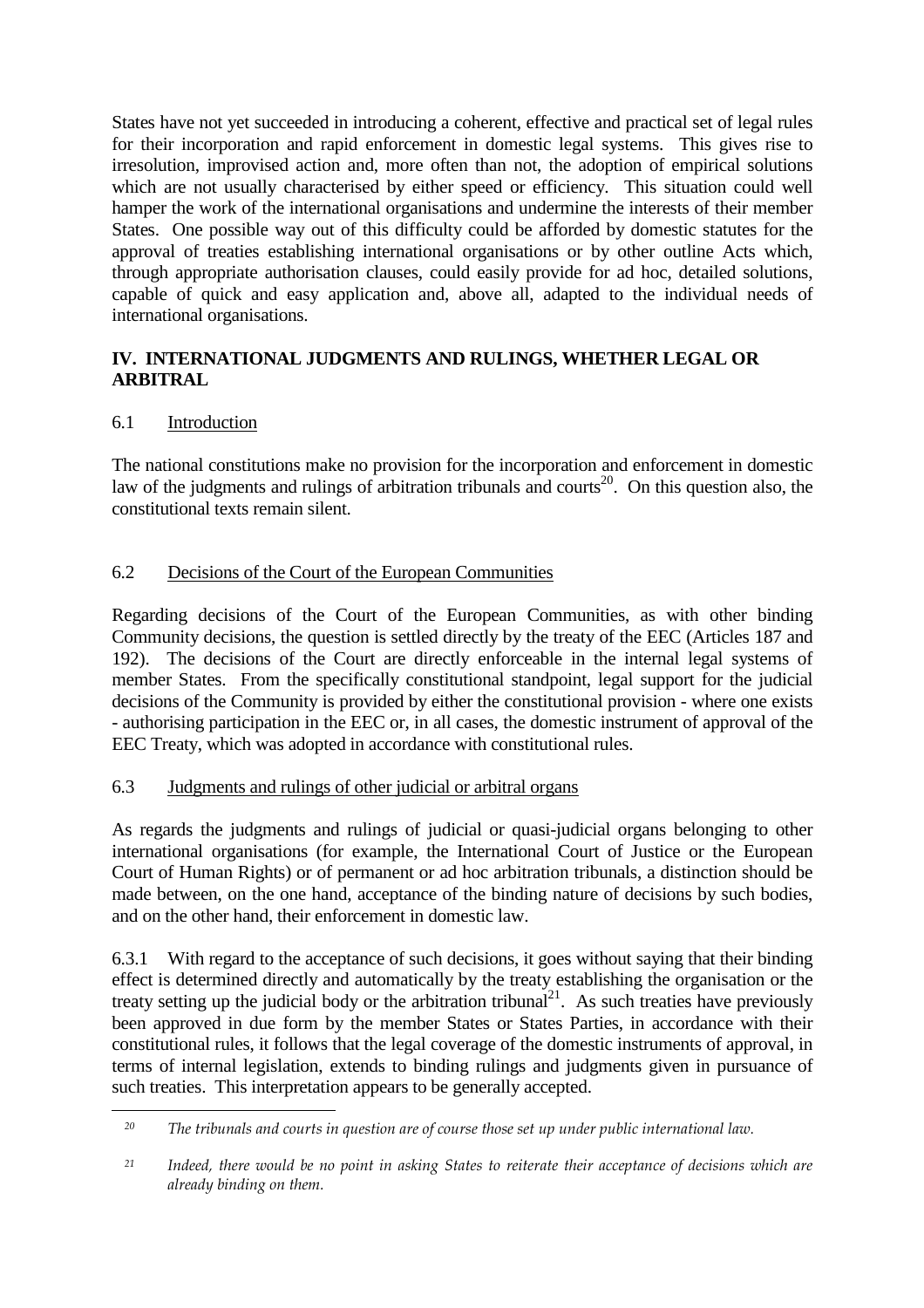6.3.2 On the other hand, as far as the enforcement of judgments and rulings in domestic law is concerned, it appears that States do not apply any particular system. In some cases, after the arbitral award or judicial decision has been given, an agreement is concluded between the States Parties to the dispute for the enforcement of the judgment and the final settlement of the case. In such cases, the application of the international judgment or ruling is done by means of a treaty, which is usually approved by law in the States Parties $^{22}$ .

However, the customary procedure for the enforcement of judicial decisions is the following: in each instance, the State adopts the necessary administrative or legislative instruments of enforcement, in the context of its domestic legal system, in order to comply with the judgment or ruling (see inter alia the replies from Denmark, Germany, Greece and Norway).

#### 6.4 Recommendations

6.4.1 States are naturally under an obligation, by virtue of international law, to enforce strictly and in full the decisions of international courts or arbitration tribunals hearing disputes to which they are parties. This obligation takes precedence of their domestic law.

6.4.2 In the case of international judicial decisions which are not automatically enforceable in domestic law, especially those which are taken somewhat frequently, such as the judgments of the European Court of Human Rights, it would be desirable for States to set up in advance a special system capable of ensuring swift and full enforcement.

6.4.3 States should consider the possibility of expressly recognising the primacy of international judgments compared with the judgments of domestic courts, by providing inter alia that the former produce a binding effect in relation to the latter.

 $\overline{a}$ 

 <sup>22</sup> See the reply from Greece.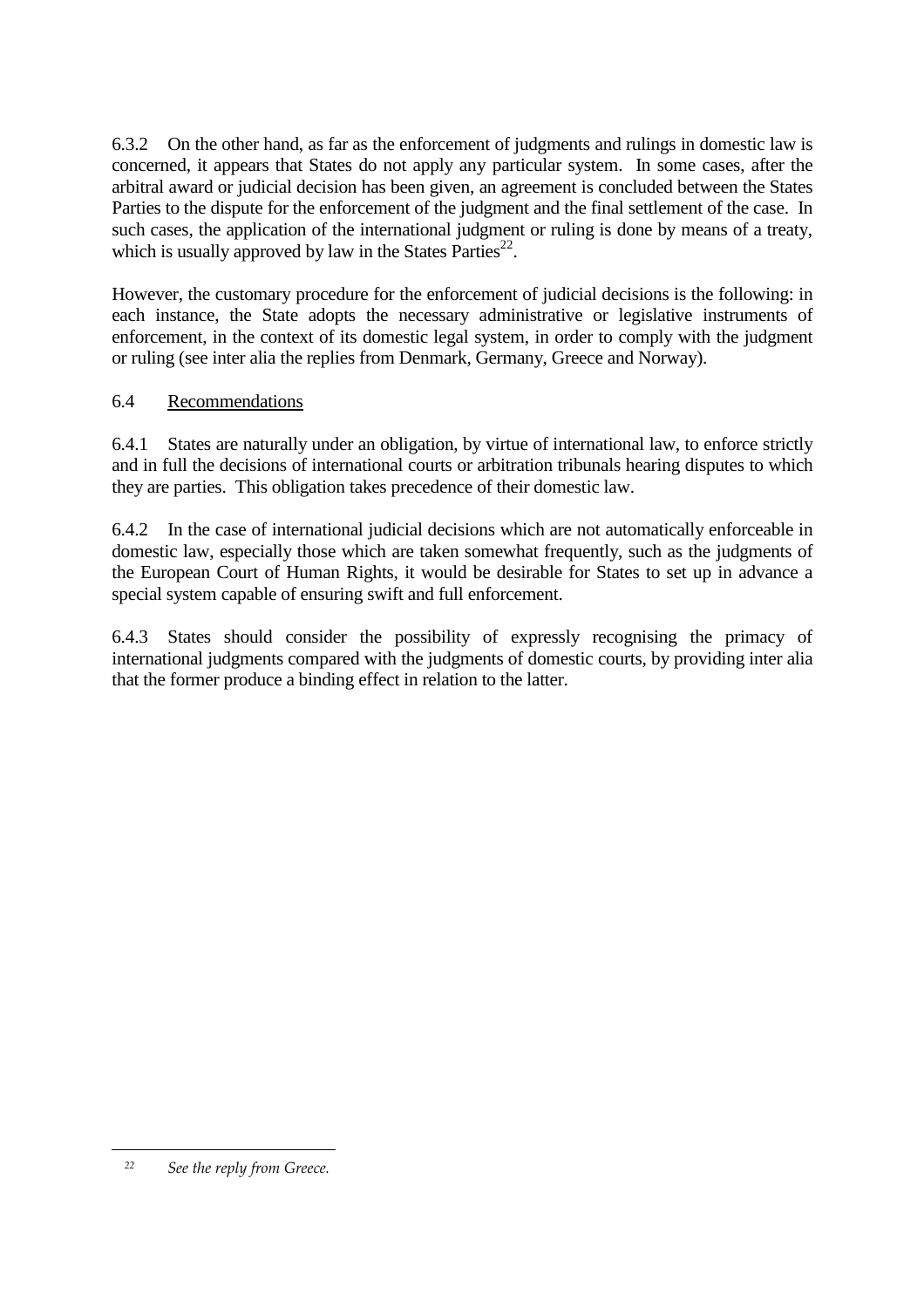# **V. OTHER QUESTIONS RELATING TO INTERNATIONAL LAW**

7. Apart from the sources of international law, including treaties in particular, national constitutions also contain provisions of direct or indirect relevance to international law. The following are noteworthy examples of such provisions:

## 7.1 Protection of human rights

Nearly all States give constitutional recognition to the protection of human rights and fundamental freedoms, and this protection is frequently confirmed by legislation and case law. In addition, numerous States are parties to the European Convention for the Protection of Human Rights and Fundamental Freedoms (1950), the two United Nations Covenants concerning economic, social and cultural rights on the one hand, and civil and political rights on the other (1966), and other international instruments relating to human rights. It is worthy of note that the international instruments mentioned above have in varying degrees influenced certain constitutional texts recently adopted, inter alia by the new European democracies. Moreover, it should be emphasised that some constitutions are found to contain provisions requiring accession to the international human rights conventions (San Marino) or prescribing a method of interpretation in conformity with the 1948 Universal Declaration of Human Rights (Portugal), or again recognising the superiority of human rights conventions over national laws (Russia).

## 7.2 Protection of aliens and stateless persons

Several constitutions contain general provisions for the benefit of aliens and stateless persons (Italy, Portugal, United States, Russia, Hungary, Romania, Albania, Luxembourg). In other States, aliens enjoy a number of rights and freedoms which are guaranteed by the Constitution (Germany, Sweden, Denmark, Greece). Finally, special provisions in some constitutions expressly recognise the right of asylum (France, Italy, Portugal, Russia, San Marino, Bulgaria, Croatia) and in some cases the principle of non-repatriation (Switzerland, Bulgaria).

# 7.3 Protection of national minorities

Members of minority groups enjoy the same rights and are subject to the same obligations as all other citizens. In addition, however, a number of constitutions contain general provisions for their protection (Denmark, Portugal, Romania, Czechoslovakia, Albania, Croatia, Lithuania), and more especially for the protection of linguistic minorities (Italy, Switzerland, Russia, Bulgaria). The Hungarian Constitution contains detailed provisions for the protection of minorities. Other constitutions provide direct protection for specific minorities (Finland, Norway, Slovenia). It should be noted that the constitutions of the new democracies of Central and Eastern Europe are the ones most likely to contain provisions concerning minorities, this being an issue which acquired major topical importance after the recent events which radically changed the face of Europe and the world.

# 7.4 Provisions prohibiting the use of force

Not only war but any recourse to the threat or use of force in international relations are outlawed (Article 2 para. 4 of the United Nations Charter). Some constitutional texts, particularly the most recent ones, repeat this preemptory rule word for word (Hungary, Slovenia, Czechoslovakia), while others, following the same general line, expressly prohibit aggression or